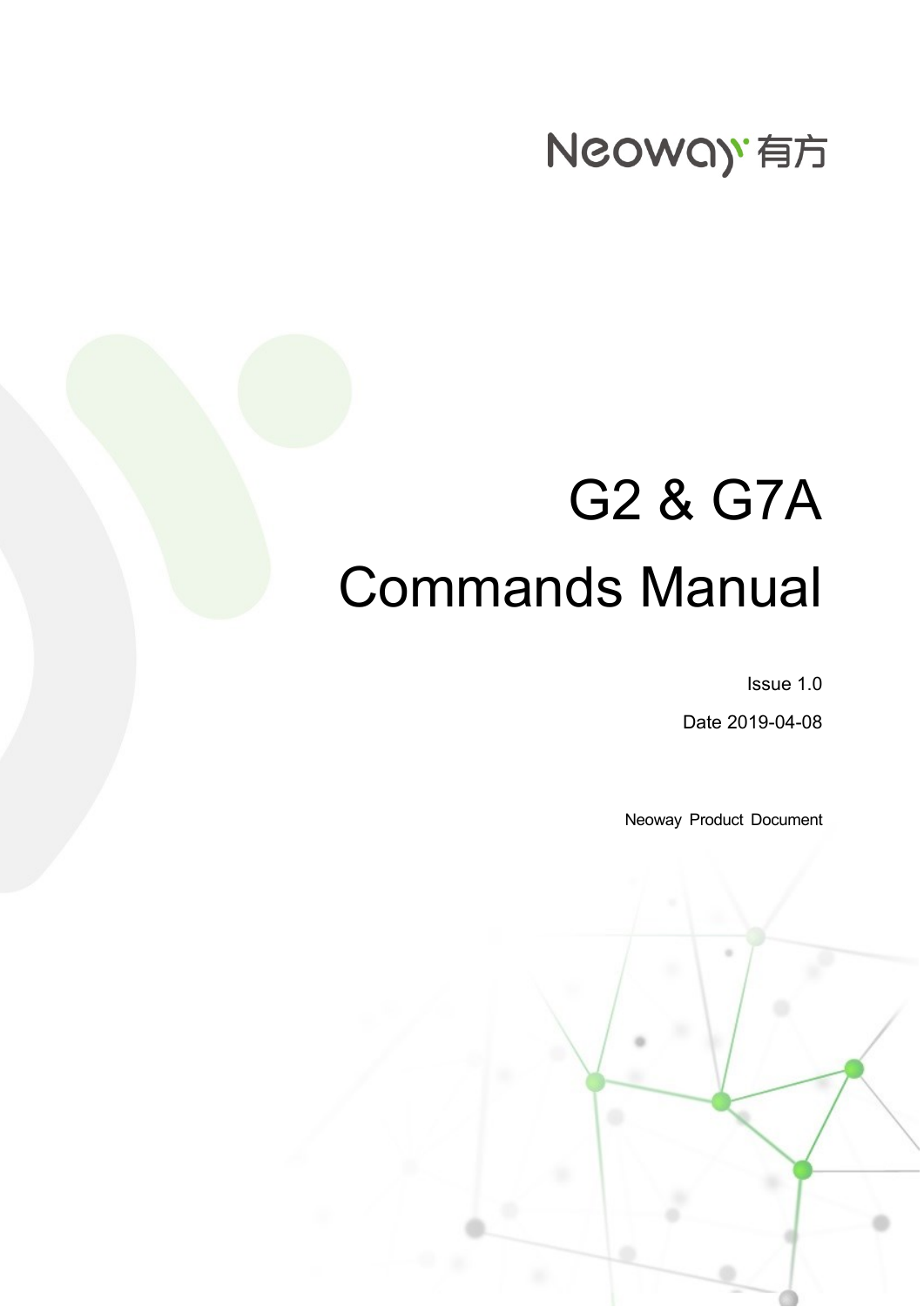#### **Copyright © Neoway Technology Co., Ltd 2019. All rights reserved.**

No part of this document may be reproduced or transmitted in any form or by any means without prior written consent of Neoway Technology Co., Ltd.

NCOWQ)<sup>'</sup> 有方 is the trademark of Neoway Technology Co., Ltd.

All other trademarks and trade names mentioned in this document are the property of their respective holders.

#### **Notice**

This document provides guide for users to use G2 & G7A.

This document is intended for system engineers (SEs), development engineers, and test engineers.

THIS GUIDE PROVIDES INSTRUCTIONS FOR CUSTOMERS TO DESIGN THEIR APPLICATIONS. PLEASE FOLLOW THE RULES AND PARAMETERS IN THIS GUIDE TO DESIGN AND COMMISSION. NEOWAY WILL NOT TAKE ANY RESPONSIBILITY OF BODILY HURT OR ASSET LOSS CAUSED BY IMPROPER OPERATIONS.

THE INFORMATION IN THIS DOCUMENT IS SUBJECT TO CHANGE WITHOUT NOTICE DUE TO PRODUCT VERSION UPDATE OR OTHER REASONS.

EVERY EFFORT HAS BEEN MADE IN PREPARATION OF THIS DOCUMENT TO ENSURE ACCURACY OF THE CONTENTS, BUT ALL STATEMENTS, INFORMATION, AND RECOMMENDATIONS IN THIS DOCUMENT DO NOT CONSTITUTE A WARRANTY OF ANY KIND, EXPRESS OR IMPLIED.

Neoway provides customers complete technical support. If you have any question, please contact your account manager or email to the following email addresses:

Sales@neoway.com

Support@neoway.com

**Website: [http://www.neoway.com](http://www.neoway.com/)**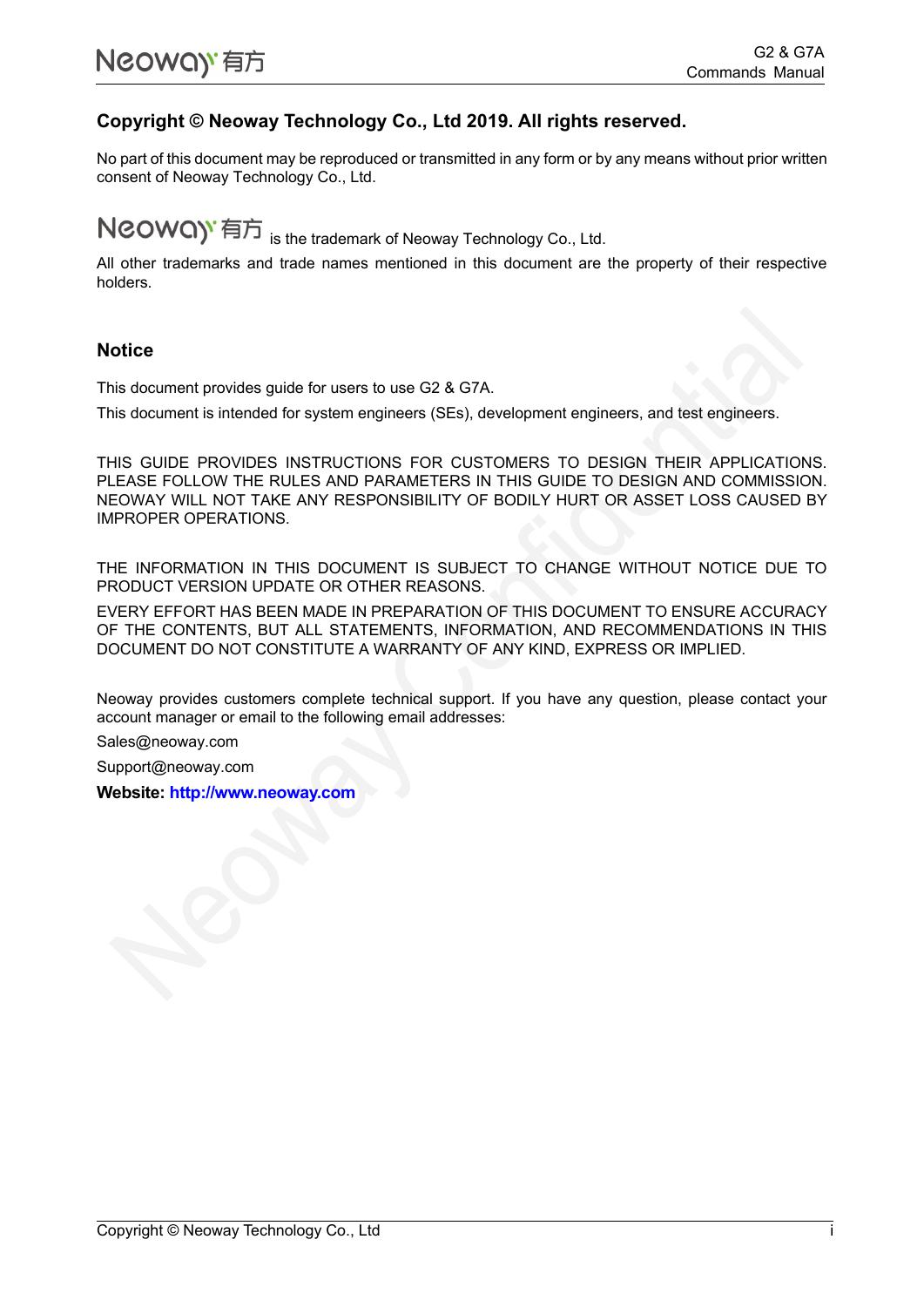## Contents

| 6 Output Messages (Standard NMEA Sentences) 14 |  |
|------------------------------------------------|--|
|                                                |  |
|                                                |  |
|                                                |  |
|                                                |  |
|                                                |  |
|                                                |  |
|                                                |  |
|                                                |  |
|                                                |  |
|                                                |  |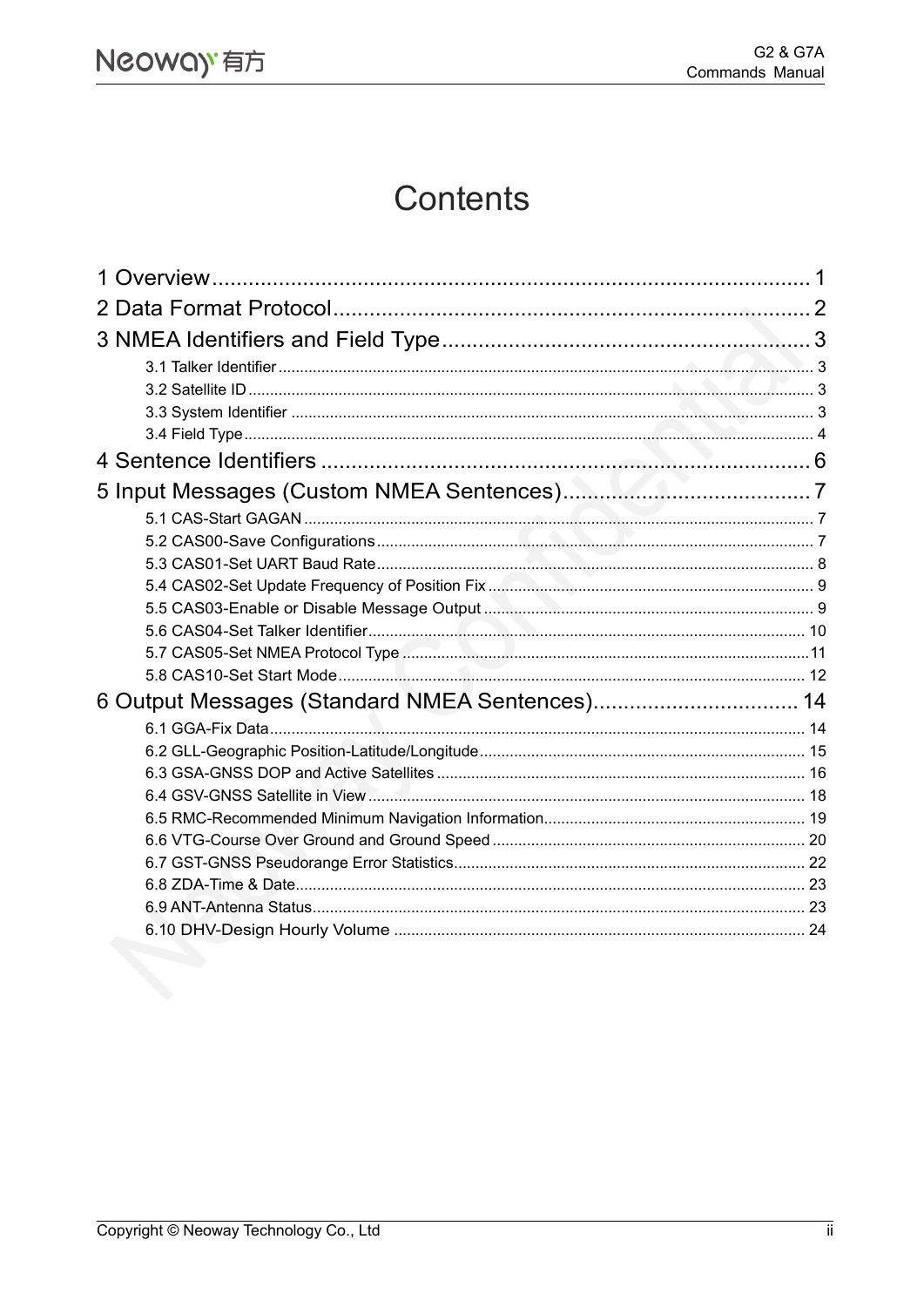## About This Document

#### Scope

This document is applicable to G2 & G7A series.

### Audience

This document is intended for system engineers (SEs), development engineers, and test engineers.

#### Change History

| <b>Issue</b> | <b>Date</b> | Change        | <b>Changed By</b> |
|--------------|-------------|---------------|-------------------|
| 0. ا<br>1.   | 2019-01     | Initial draft | Zhuo              |

#### **Conventions**

| Symbol  | Indication                                                                                                                 |
|---------|----------------------------------------------------------------------------------------------------------------------------|
| Warning | This warning symbol means danger. You are in a situation that could cause fatal<br>device damage or even bodily damage.    |
| Caution | Means reader be careful. In this situation, you might perform an action that<br>could result in module or product damages. |
| Note    | Means note or tips for readers to use the module                                                                           |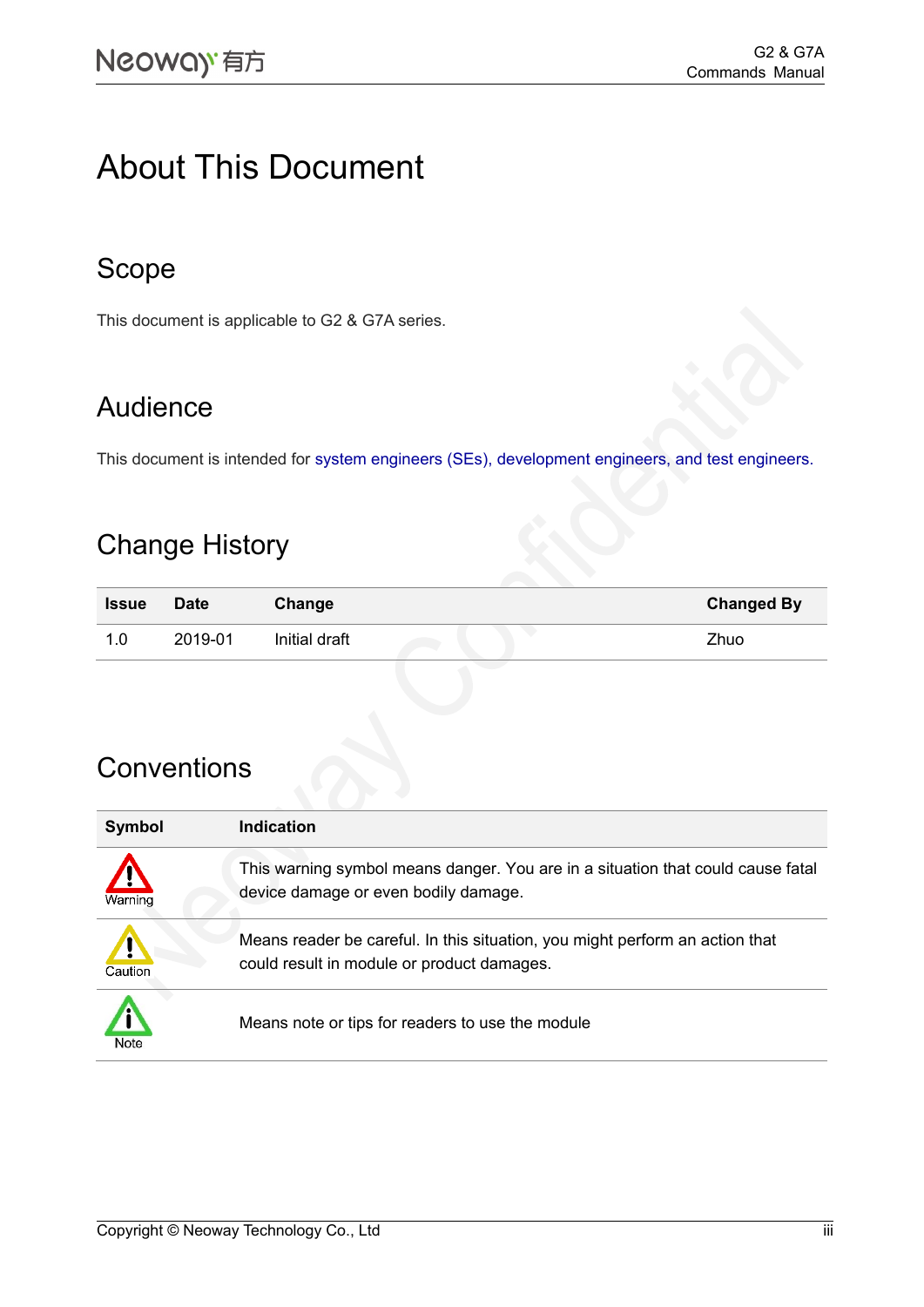## <span id="page-4-0"></span>1 Overview

G2 and G7A Global Navigation Satellite System (GNSS) receivers are compatible with the NMEA 0183 standard. They support NMEA 0183 version 4.1 by default and are compatible with version 2.3 and 3.X. NMEA 0183 V4.0 and versions earlier than V2.3 are supported by sending commands.

Data is transmitted in serial asynchronous form. The first bit is a start bit, followed by data bits. Least significant bit first is shown in [Figure 1-1.](#page-4-1)

<span id="page-4-1"></span>

The following parameters are used:

|                 | ו טוסטורוסוווטנט ווי די סוסטיס טוסטיס אינדער די די סוסט |
|-----------------|---------------------------------------------------------|
| Baud rate (bps) | 4800, 9600, 19200, 38400, 57600, 115200                 |
| Data bit        | 8 bit                                                   |
| Stop bit        | 1 bit                                                   |
| <b>Checksum</b> | None                                                    |

#### Table 1-1 Parameters used in data transmission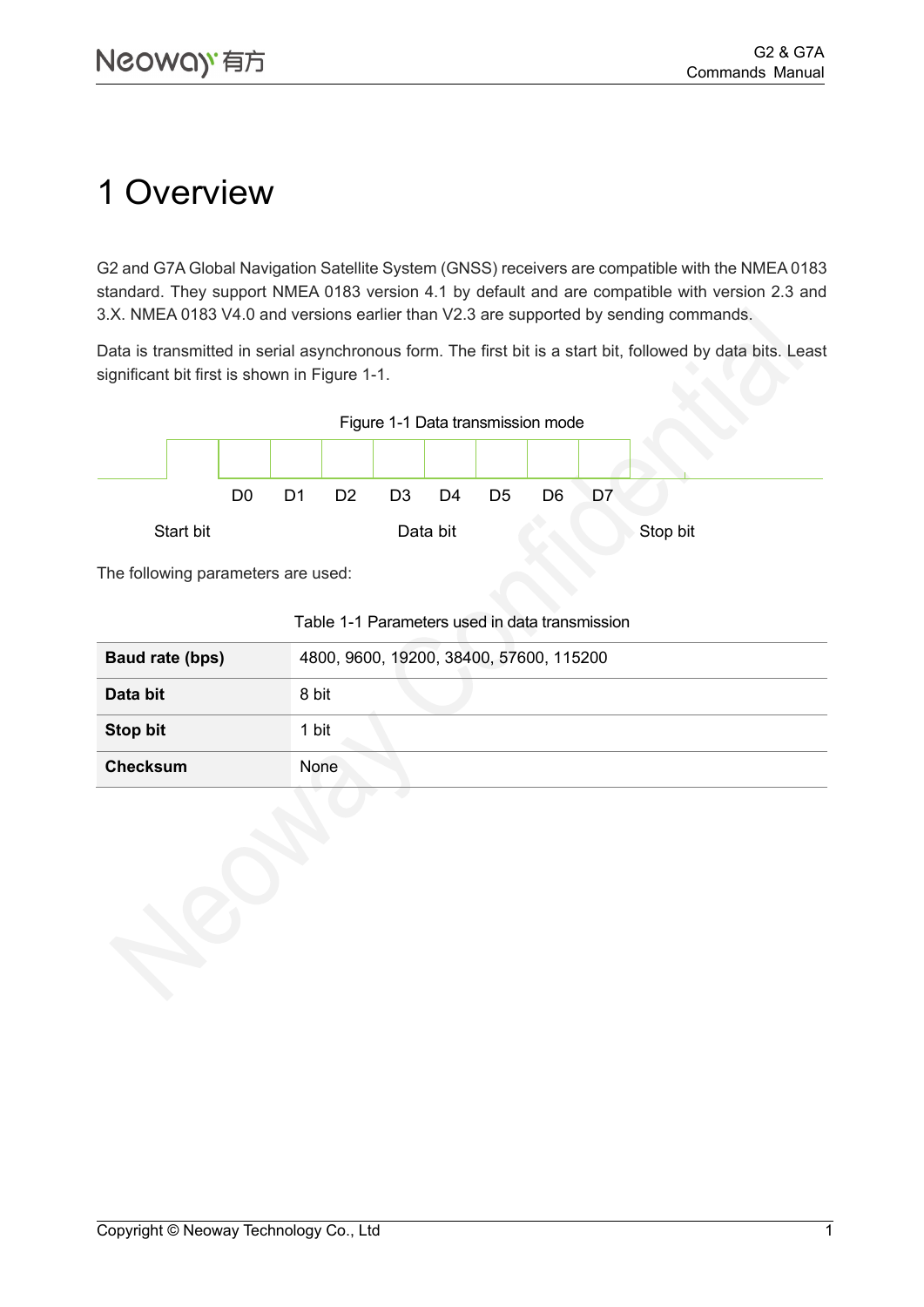## <span id="page-5-0"></span>2 Data Format Protocol

NMEA messages are transmitted by GNSS receivers and comply with the NMEA0183 protocol.

| \$                                              | <address></address>                                              | $\{$ , <data><math>\}</math></data>                                                   | * <checksum></checksum>                                                                                                                                                                                                                                                                                                                                                                                   | <cr><lf></lf></cr>                                                                                        |
|-------------------------------------------------|------------------------------------------------------------------|---------------------------------------------------------------------------------------|-----------------------------------------------------------------------------------------------------------------------------------------------------------------------------------------------------------------------------------------------------------------------------------------------------------------------------------------------------------------------------------------------------------|-----------------------------------------------------------------------------------------------------------|
| Start sign                                      | Address field                                                    | Data fields                                                                           | Checksum field                                                                                                                                                                                                                                                                                                                                                                                            | Sequential<br>message<br>identifier field                                                                 |
| Each<br>sentence<br>starts with a<br>"\$" sign. | Two parts: Talker<br><i>identifier</i><br>and<br>sentence format | Start with a<br>",", followed<br>by data of<br>fixed length<br>and variable<br>length | The 8-bit exclusive OR (no<br>start or stop bits) of all<br>characters in the sentence,<br><b>"^"</b><br>including , ","<br>and<br>delimiters, between but not<br>including the "\$" and the "*"<br>delimiters.<br>The hexadecimal value of<br>the most significant and least<br>significant 4 bits of the result<br>is converted to two ASCII<br>characters (0-9, A-F (upper<br>case)) for transmission. | Each<br>sentence<br>ends<br>with<br>the<br>termination<br>delimiter<br>$<$ CR $>$ <lf<math>&gt;</lf<math> |

#### Table 2-1 Data format

For detailed NMEA protocol, visit <http://www.nmea.org/>.

This Commands Manual adds custom sentences based on NMEA data format protocol to control the work mode and query the product information of the GNSS receivers. The identifier of custom sentences is 'P'.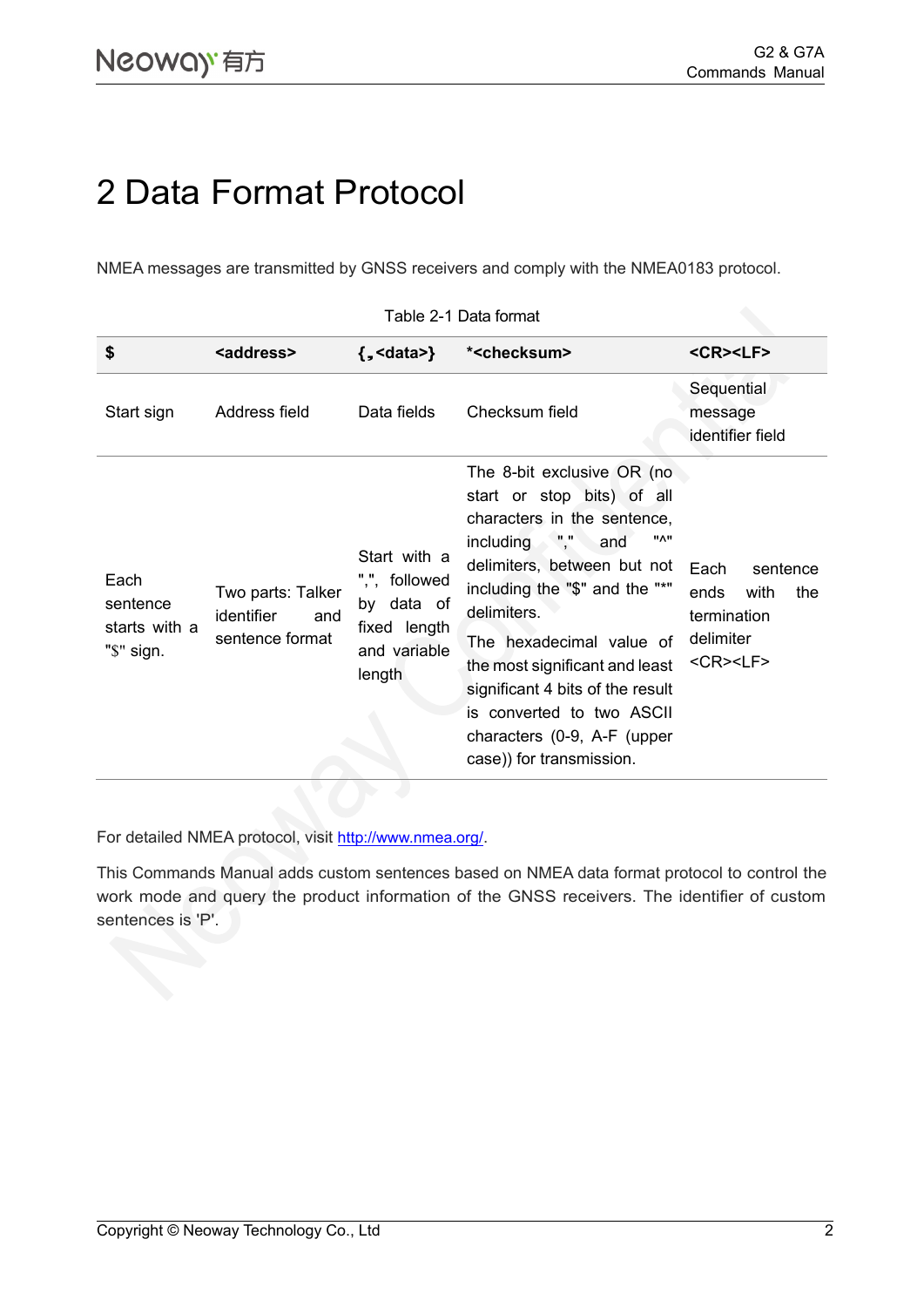## <span id="page-6-0"></span>3 NMEA Identifiers and Field Type

#### <span id="page-6-1"></span>3.1 Talker Identifier

Talker Identifier sent in NMEA sentence serves to define the GNSS mode. The following table lists Talker Identifier supported.

| <b>Talker</b>                               | <b>Identifier</b> |
|---------------------------------------------|-------------------|
| BeiDou Navigation Satellite System (BDS)    | BD                |
| Global Positioning System (GPS, SBAS, QZSS) | GP                |
| Global Navigation Satellite System (GLONSS) | GL                |
| Global Navigation Satellite System (GNSS)   | GN                |
| Custom information                          | P                 |
|                                             |                   |

#### <span id="page-6-2"></span>3.2 Satellite ID

| <b>Satellite System</b> | <b>Satellite ID Number</b><br>in NMEA | <b>PRN Number of</b><br><b>Satellite</b> | Relationship between Satellite<br><b>ID Number and PRN Number</b> |
|-------------------------|---------------------------------------|------------------------------------------|-------------------------------------------------------------------|
| <b>GPS</b>              | $1 - 32$                              | $1 - 32$                                 | 0+PRN                                                             |
| <b>SBAS</b>             | $33 - 51$                             | $120 - 138$                              | 87+PRN                                                            |
| <b>GLONASS</b>          | $65 - 88$                             | $1 - 24$                                 | 64+PRN                                                            |
| <b>BDS</b>              | $1 - 37$                              | $1 - 37$                                 | 0+PRN                                                             |
| <b>QZSS</b>             | $33 - 37$                             | 193~197                                  | <b>PRN-160</b>                                                    |

### <span id="page-6-3"></span>3.3 System Identifier

G2 and G7A receivers support multiple versions of the NMEA data format protocol. Different versions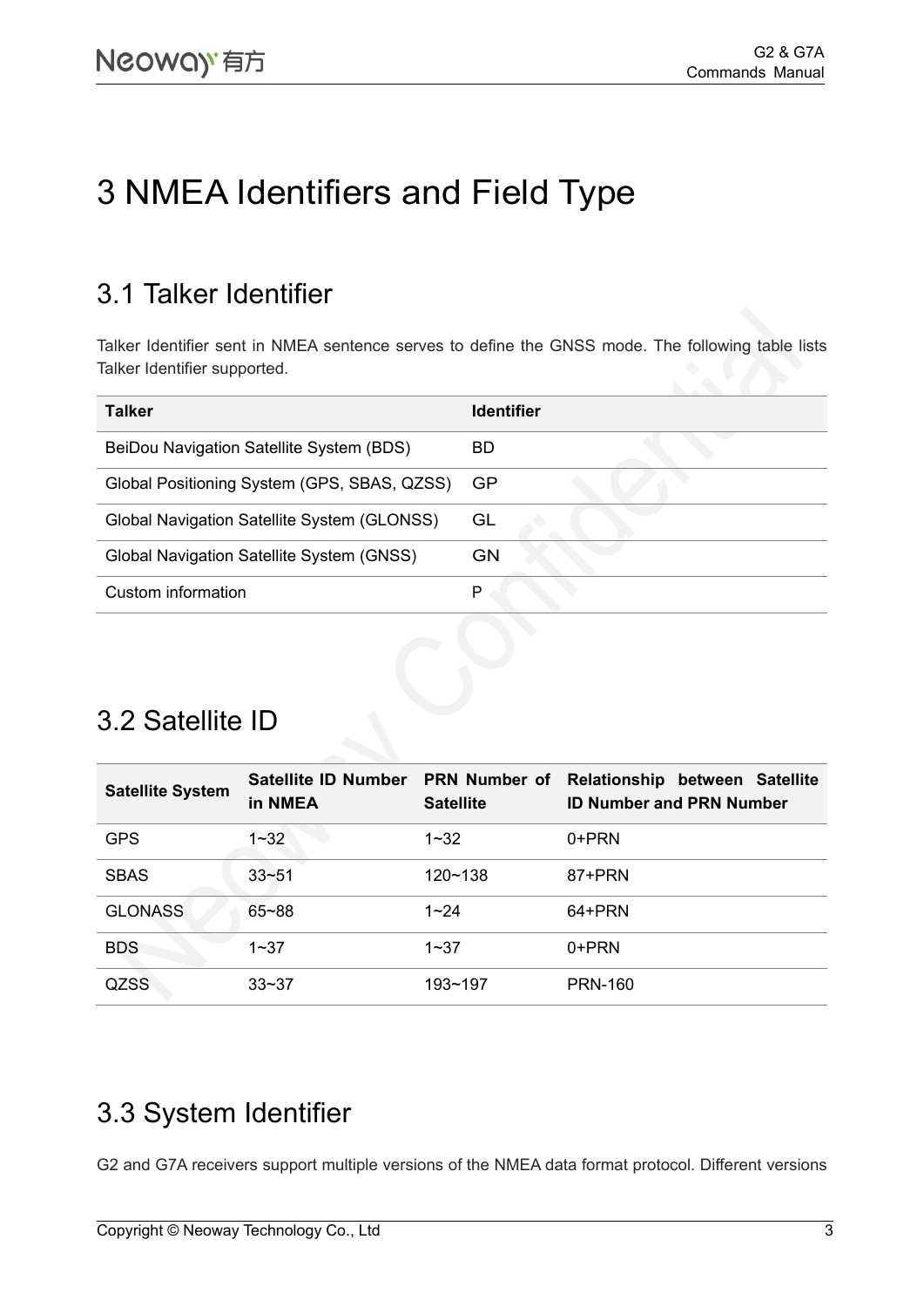vary with the system identifier.

|            | <b>NMEA4.0 and Earlier Versions</b> | NMEA4.1                                                                                  |
|------------|-------------------------------------|------------------------------------------------------------------------------------------|
| <b>GGA</b> | [1]Identifier                       | [1]Identifier                                                                            |
| <b>ZDA</b> | [1]Identifier                       | [1]Identifier                                                                            |
| <b>GLL</b> | [1]Identifier                       | [1]Identifier                                                                            |
| <b>RMC</b> | [1]Identifier                       | [1]Identifier                                                                            |
| <b>VTG</b> | [1]Identifier                       | [1]Identifier                                                                            |
| <b>GSA</b> | [2]Identifier                       | [1] Identifier, additional fields are used to identify<br>different GNSS constellations. |
| GSV        | [2]Identifier                       | [2]Identifier                                                                            |
|            |                                     |                                                                                          |

[1]Identifier: If satellites of only one GNSS constellation are used to calculate locations, the transmission identifier is BD, GP, GL, or GA. If satellites of multiple GNSS constellations are used to fix the position, the transmission identifier is GN.

[2]Identifier: GP (GPS), BD (BDS ), GL (GLONASS)

G2 and G7A receivers support three versions of the NMEA0183 protocol.

NMEA 2.2 is different from 2.3/4.0 in the following items:

- Mode is not output in GLL, RMC, and VTG sentences.
- In GGA sentence, the quality indicator (FS) is displayed as 1 for both estimated mode and SPS mode. In NMEA 2.3/4.0, this field is displayed as 6 for estimated mode.

NMEA 4.1 added some fields compared to NMEA 4.0:

- systemId in GSA sentence
- signalId in GSV sentence
- navStatus in RMC sentence

<span id="page-7-0"></span>For details, see [5 Input Messages \(Custom NMEA Sentences\).](#page-10-0)

#### 3.4 Field Type

| <b>Field Type</b>            | Symbol | <b>Definition</b> |  |
|------------------------------|--------|-------------------|--|
| <b>Special Format Fields</b> |        |                   |  |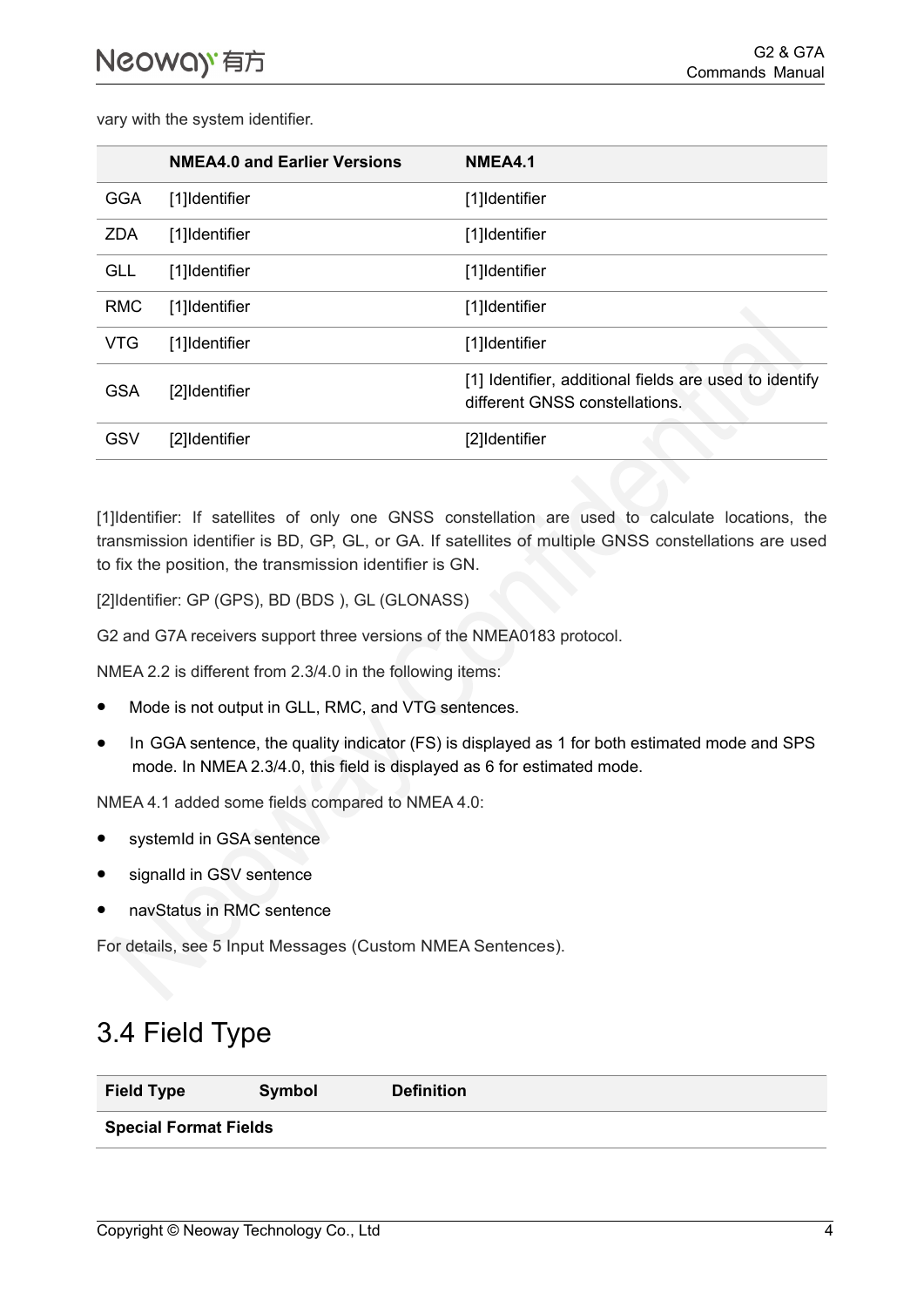|                             |            | Single character field                                                                                                                                                   |
|-----------------------------|------------|--------------------------------------------------------------------------------------------------------------------------------------------------------------------------|
| <b>Status</b>               | A          | A=Yes, Data Valid, Warning Flag Clear                                                                                                                                    |
|                             |            | V=No, Data Invalid, Warning Flag Set                                                                                                                                     |
|                             |            | Fixed/variable length field                                                                                                                                              |
| Latitude                    | ddmm.mmmm  | Degrees minutes. Decimal - 2 fixed digits of degrees, 2 fixed<br>digits of minutes and a variable number of digits for decimal-<br>fraction of minutes.                  |
|                             |            | Fixed/variable length field                                                                                                                                              |
| Longitude                   | dddmm.mmmm | Degrees minutes. Decimal - 3 fixed digits of degrees, 2 fixed<br>digits of minutes and a variable number of digits for decimal-<br>fraction of minutes.                  |
|                             |            | Fixed length field                                                                                                                                                       |
| Date                        | hhmmss.sss | Hours minutes seconds. Decimal - 2 fixed digits of hours, 2<br>fixed digits of minutes, 2 fixed digits of seconds and 3 fixed<br>digits for decimal-fraction of seconds. |
| Defined field               |            | Some fields are specified to contain pre-defined constants.                                                                                                              |
| <b>Numeric Value Fields</b> |            |                                                                                                                                                                          |
| Variable numbers            | X.X        | Variable length integer or floating numeric field                                                                                                                        |
| <b>Fixed HEX field</b>      | hh         | Fixed length HEX numbers only, MSB on the left                                                                                                                           |
| Variable HEX field          | $h-h$      | Variable length HEX numbers only, MSB on the left                                                                                                                        |
| <b>Information Fields</b>   |            |                                                                                                                                                                          |
| Fixed alpha field           | аа         | Fixed length field of upper-case or lower-case alpha<br>characters                                                                                                       |
| Fixed number field          | <b>XX</b>  | Fixed length field of numeric characters                                                                                                                                 |
| Variable text field         | $c$ — $c$  | Variable length field of valid characters                                                                                                                                |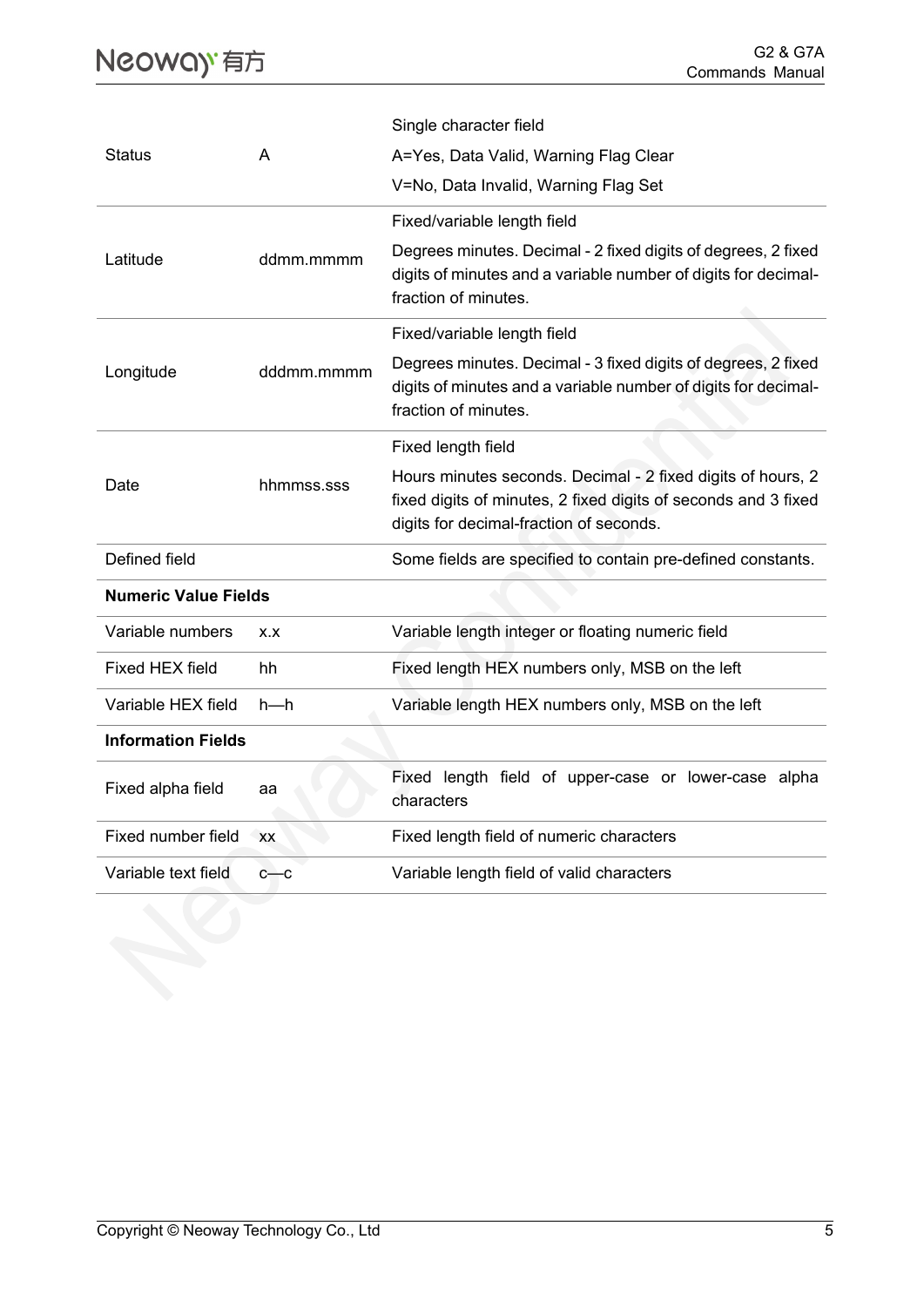## <span id="page-9-0"></span>4 Sentence Identifiers

| <b>Sentence Formatter</b>     | <b>Class/ID</b> | <b>Description</b>                                                        |
|-------------------------------|-----------------|---------------------------------------------------------------------------|
| <b>Standard NMEA Sentence</b> |                 | <b>Standard Sentence</b>                                                  |
| <b>GGA</b>                    | 0x4E 0x00       | <b>Global Positioning System Fix Data</b>                                 |
| <b>GLL</b>                    | 0x4E 0x01       | Geographic Position-Latitude/Longitude                                    |
| <b>GSA</b>                    | 0X4E 0x02       | <b>GNSS DOP and Active Satellites</b>                                     |
| <b>GSV</b>                    | 0x4E 0x03       | <b>GNSS Satellites in View</b>                                            |
| <b>RMC</b>                    | 0x4E 0x04       | Recommended Minimum Specific GNSS Data                                    |
| <b>VTG</b>                    | 0x4E 0x05       | <b>Course Over Ground and Ground Speed</b>                                |
| <b>GST</b>                    | 0x4E 0x07       | <b>GNSS Pseudorange Error Statistics</b>                                  |
| <b>ZDA</b>                    | 0x4E 0x08       | Time & Date                                                               |
| <b>ANT</b>                    | 0x4E 0x11       | <b>Antenna Status</b>                                                     |
| <b>DHV</b>                    | 0x4E 0x13       | Design Hourly Volume                                                      |
| <b>Custom NMEA Sentence</b>   |                 | <b>Custom Sentence</b>                                                    |
| CAS00                         |                 | <b>Save Configurations</b>                                                |
| CAS01                         |                 | Communication<br>Serial<br>Interface<br>Protocol<br>and<br>Configurations |
| CAS <sub>02</sub>             |                 | Set Update Frequency of Position Fix                                      |
| CAS <sub>03</sub>             |                 | Enable or Disable Message Output and Frequency                            |
| CAS <sub>04</sub>             |                 | Set Quantity of Initial Systems and Channels                              |
| CAS <sub>05</sub>             |                 | Set Talker Identifier of NMEA Sentences                                   |
| <b>CAS10</b>                  |                 | <b>Set Start Mode</b>                                                     |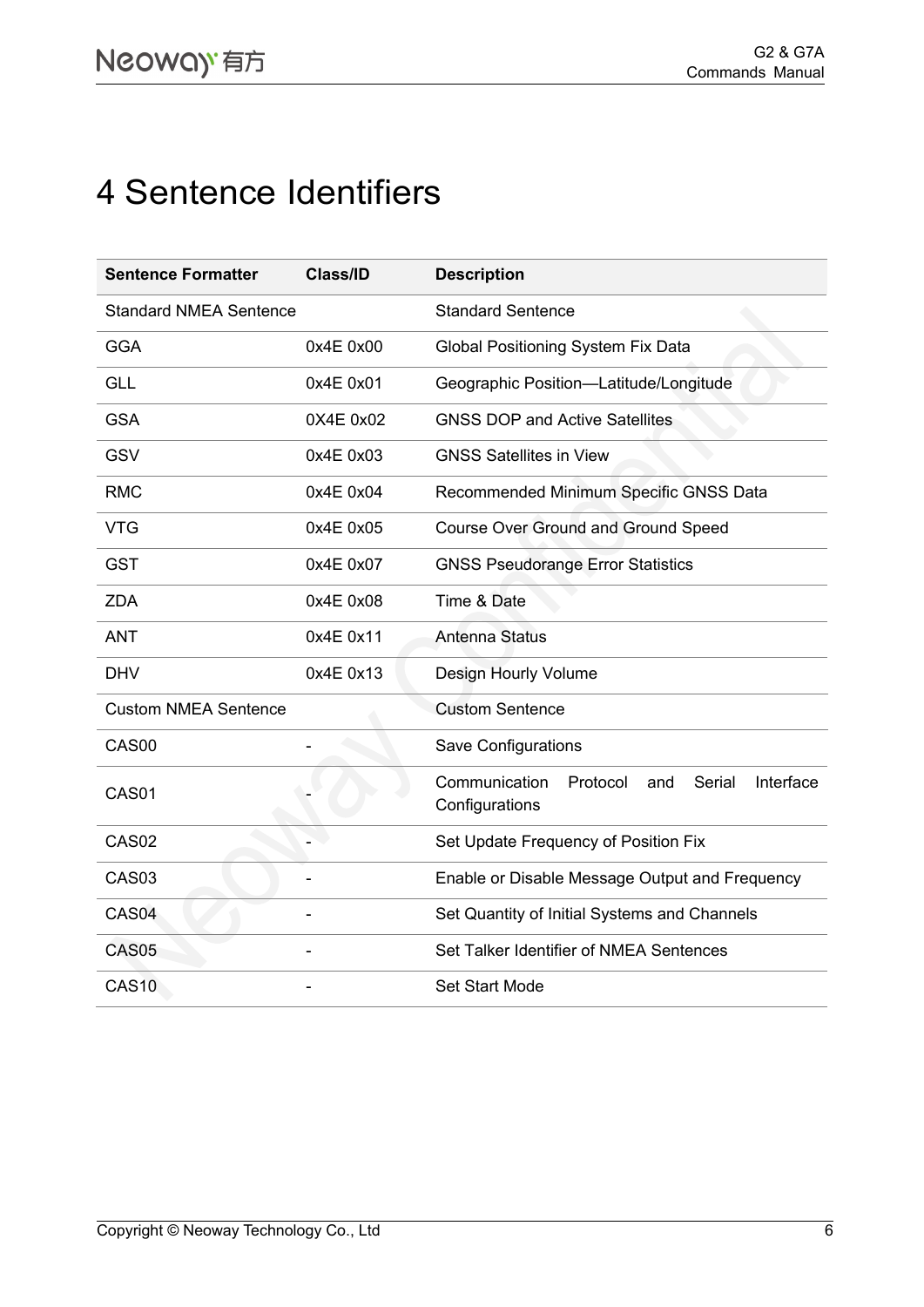## <span id="page-10-0"></span>5 Input Messages (Custom NMEA Sentences)

### <span id="page-10-1"></span>5.1 CAS-Start GAGAN

| <b>Identifier</b>            | CAS                                |                                    |                                                                                                                                                                                         |
|------------------------------|------------------------------------|------------------------------------|-----------------------------------------------------------------------------------------------------------------------------------------------------------------------------------------|
| <b>Description</b>           | <b>Start GAGAN</b>                 |                                    |                                                                                                                                                                                         |
| <b>Type</b>                  | Input                              |                                    |                                                                                                                                                                                         |
| <b>Format</b>                |                                    | \$PCAS, N, M*CS <cr><lf></lf></cr> |                                                                                                                                                                                         |
| <b>Example</b>               | \$PCAS,4,FFF*77                    |                                    |                                                                                                                                                                                         |
| <b>Parameter Description</b> |                                    |                                    |                                                                                                                                                                                         |
| <b>Field</b>                 | <b>Name</b>                        | <b>Format</b>                      | <b>Parameter Description</b>                                                                                                                                                            |
| 1                            | \$PCAS                             | Character string                   | Message ID, sentence header                                                                                                                                                             |
| $\mathbf{2}$                 | N                                  | Numeric value                      | 4 by default                                                                                                                                                                            |
| 3                            | М                                  | Character string                   | FFF by default                                                                                                                                                                          |
| 4                            | <b>CS</b>                          | <b>HEX</b> numeric<br>value        | Checksum, exclusive OR (no start or stop bits) of<br>all characters in the sentence, including "," and<br>"^" delimiters, between but not including the "\$"<br>and the "*" delimiters. |
| 5                            | $<$ CR $>$ <lf<math>&gt;</lf<math> | Character                          | Carriage return and line feed                                                                                                                                                           |

### <span id="page-10-2"></span>5.2 CAS00-Save Configurations

| <b>Identifier</b>  | CAS <sub>00</sub>                                                                                                |
|--------------------|------------------------------------------------------------------------------------------------------------------|
| <b>Description</b> | Save current configurations to FLASH<br>Data in FLASH will not be lost even though the receiver is powered down. |
| <b>Type</b>        | Input                                                                                                            |
| <b>Format</b>      | \$PCAS00*CS <cr><lf></lf></cr>                                                                                   |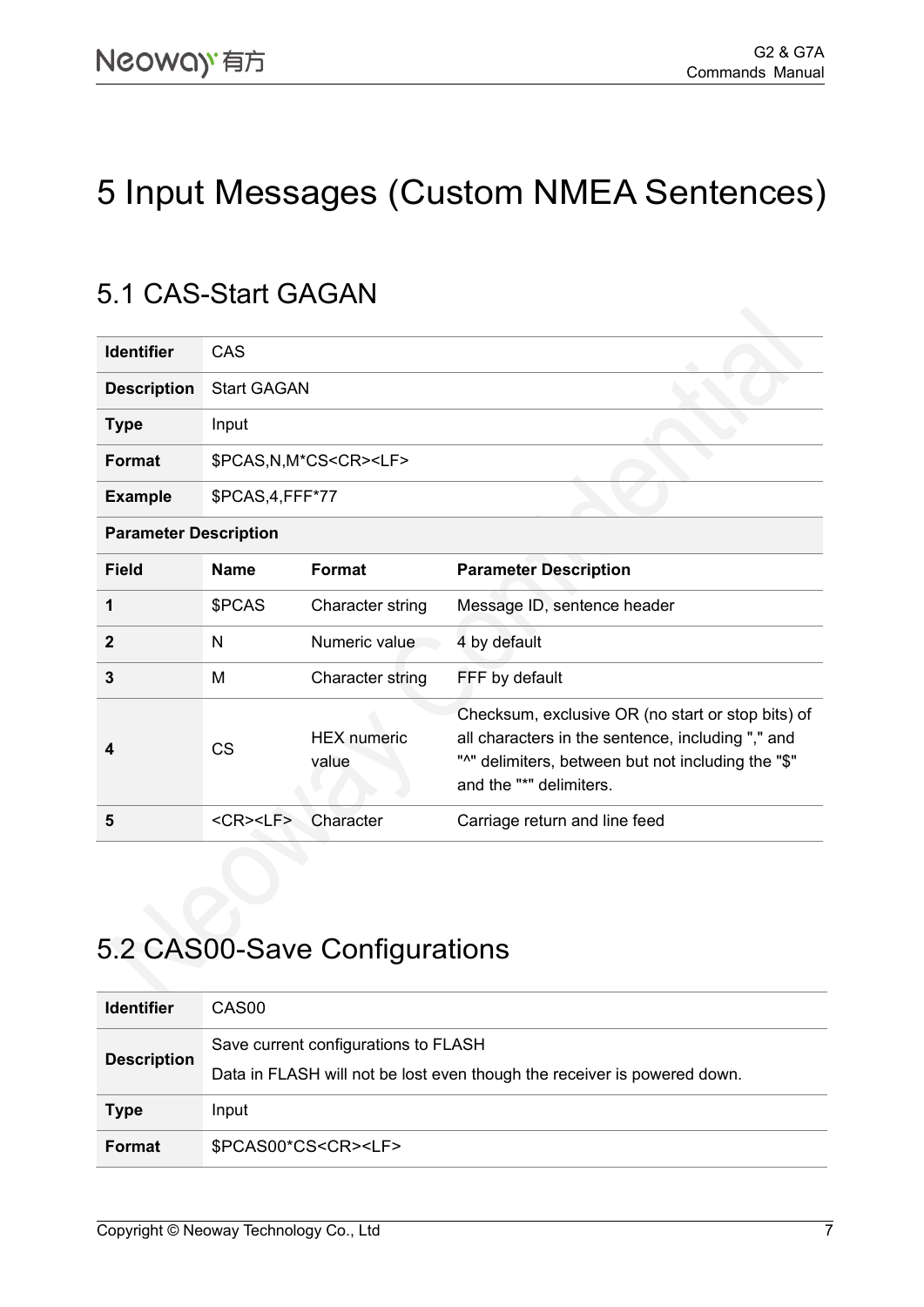**Example** \$PCAS00\*01

**Parameter Description**

| Field          | <b>Name</b>            | <b>Format</b>               | <b>Parameter Description</b>                                                                                                                                                            |
|----------------|------------------------|-----------------------------|-----------------------------------------------------------------------------------------------------------------------------------------------------------------------------------------|
|                | \$PCAS00               | Character string            | Message ID, sentence header                                                                                                                                                             |
| $\overline{2}$ | CS                     | <b>HEX</b> numeric<br>value | Checksum, exclusive OR (no start or stop bits) of<br>all characters in the sentence, including "," and "^"<br>delimiters, between but not including the "\$" and<br>the "*" delimiters. |
| 3              | $<$ CR $>$ $<$ l F $>$ | Character                   | Carriage return and line feed                                                                                                                                                           |

### <span id="page-11-0"></span>5.3 CAS01-Set UART Baud Rate

| <b>Identifier</b>            | CAS01                              |                                   |                                                                                                             |  |  |
|------------------------------|------------------------------------|-----------------------------------|-------------------------------------------------------------------------------------------------------------|--|--|
| <b>Description</b>           |                                    | Set the baud rate of the UART.    |                                                                                                             |  |  |
| <b>Type</b>                  | Input                              |                                   |                                                                                                             |  |  |
| <b>Format</b>                |                                    | \$PCAS01,br*CS <cr><lf></lf></cr> |                                                                                                             |  |  |
| <b>Example</b>               | \$PCAS01,1*1D                      |                                   |                                                                                                             |  |  |
| <b>Parameter Description</b> |                                    |                                   |                                                                                                             |  |  |
| <b>Field</b>                 | <b>Name</b>                        | <b>Format</b>                     | <b>Parameter Description</b>                                                                                |  |  |
| 1                            | \$PCAS01                           | Character string                  | Message ID, sentence header                                                                                 |  |  |
|                              | Br                                 | Numeric value                     | <b>Baud rate</b>                                                                                            |  |  |
|                              |                                    |                                   | $0=4800$ bps                                                                                                |  |  |
|                              |                                    |                                   | $1=9600bps$                                                                                                 |  |  |
| $\mathbf{2}$                 |                                    |                                   | 2=19200bps                                                                                                  |  |  |
|                              |                                    |                                   | 3=38400bps                                                                                                  |  |  |
|                              |                                    |                                   | 4=57600bps                                                                                                  |  |  |
|                              |                                    |                                   | 5=115200bps                                                                                                 |  |  |
| 3                            | <b>CS</b>                          | <b>HEX</b> numeric<br>value       | Checksum, exclusive OR (no start or stop bits) of                                                           |  |  |
|                              |                                    |                                   | all characters in the sentence, including "," and "^"<br>delimiters, between but not including the "\$" and |  |  |
|                              |                                    |                                   | the "*" delimiters.                                                                                         |  |  |
| 4                            | $<$ CR $>$ <lf<math>&gt;</lf<math> | Character                         | Carriage return and line feed                                                                               |  |  |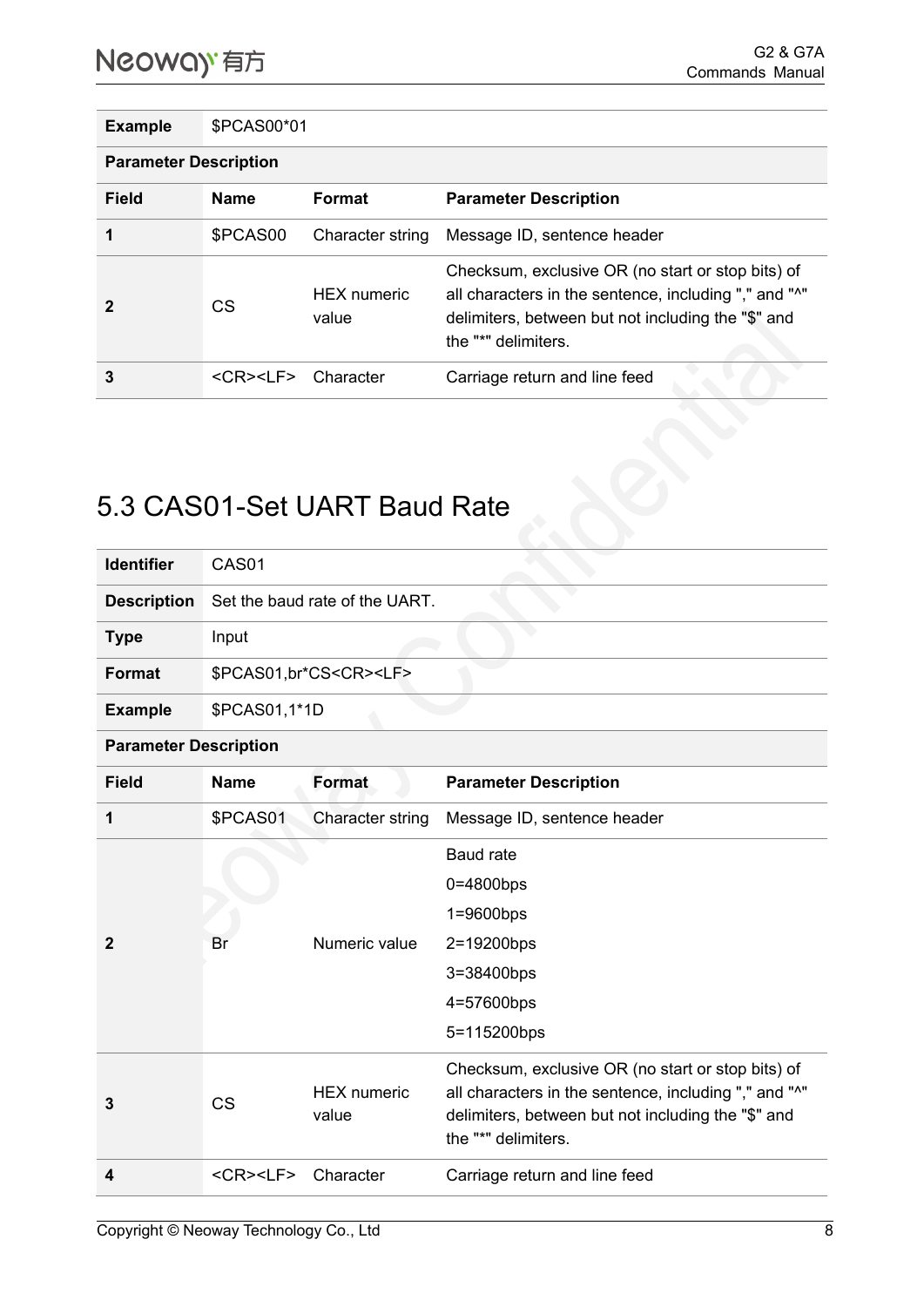#### <span id="page-12-0"></span>5.4 CAS02-Set Update Frequency of Position Fix

| <b>Identifier</b>  | CAS <sub>02</sub>                     |
|--------------------|---------------------------------------|
| <b>Description</b> | Set Update Frequency of Position Fix  |
| <b>Type</b>        | Input                                 |
| <b>Format</b>      | \$PCAS02,fixInt*CS <cr><lf></lf></cr> |
| <b>Example</b>     | \$PCAS02,1000*2E                      |

**Parameter Description**

| <b>Field</b> | <b>Name</b>        | Format                      | <b>Parameter Description</b>                                                                                                                                                                                                                                                                                           |
|--------------|--------------------|-----------------------------|------------------------------------------------------------------------------------------------------------------------------------------------------------------------------------------------------------------------------------------------------------------------------------------------------------------------|
|              | \$PCAS02           | Character string            | Message ID, sentence header                                                                                                                                                                                                                                                                                            |
|              | fixInt             | Numeric value               | Interval between position fix updates, unit: ms<br>1000=1Hz, 1 position fixed is output every second<br>500=2Hz, 2 position fixed is output every second<br>250=4Hz, 4 position fixed is output every second<br>200=5Hz, 5 position fixed is output every second<br>100=10Hz, 10 position fixed is output every second |
| 3            | <b>CS</b>          | <b>HEX</b> numeric<br>value | Checksum, exclusive OR (no start or stop bits) of<br>all characters in the sentence, including "," and "^"<br>delimiters, between but not including the "\$" and<br>the "*" delimiters.                                                                                                                                |
| 4            | <cr><lf></lf></cr> | Character                   | Carriage return and line feed                                                                                                                                                                                                                                                                                          |

### <span id="page-12-1"></span>5.5 CAS03-Enable or Disable Message Output

| <b>Identifier</b>            | CAS <sub>03</sub>                                                                                 |
|------------------------------|---------------------------------------------------------------------------------------------------|
| <b>Description</b>           | Enable or disable the output of NMEA messages                                                     |
| <b>Type</b>                  | Input                                                                                             |
| <b>Format</b>                | \$PCAS03,nGGA,nGLL,nGSA,nGSV,nRMC,nVTG,nZDA,nANT,nDHV,nLPS,res,res,<br>nUTC*CS <cr><lf></lf></cr> |
| <b>Example</b>               | \$PCAS03,1,1,1,1,1,1,1,1,0,1,0,0,1,0*02                                                           |
| <b>Parameter Description</b> |                                                                                                   |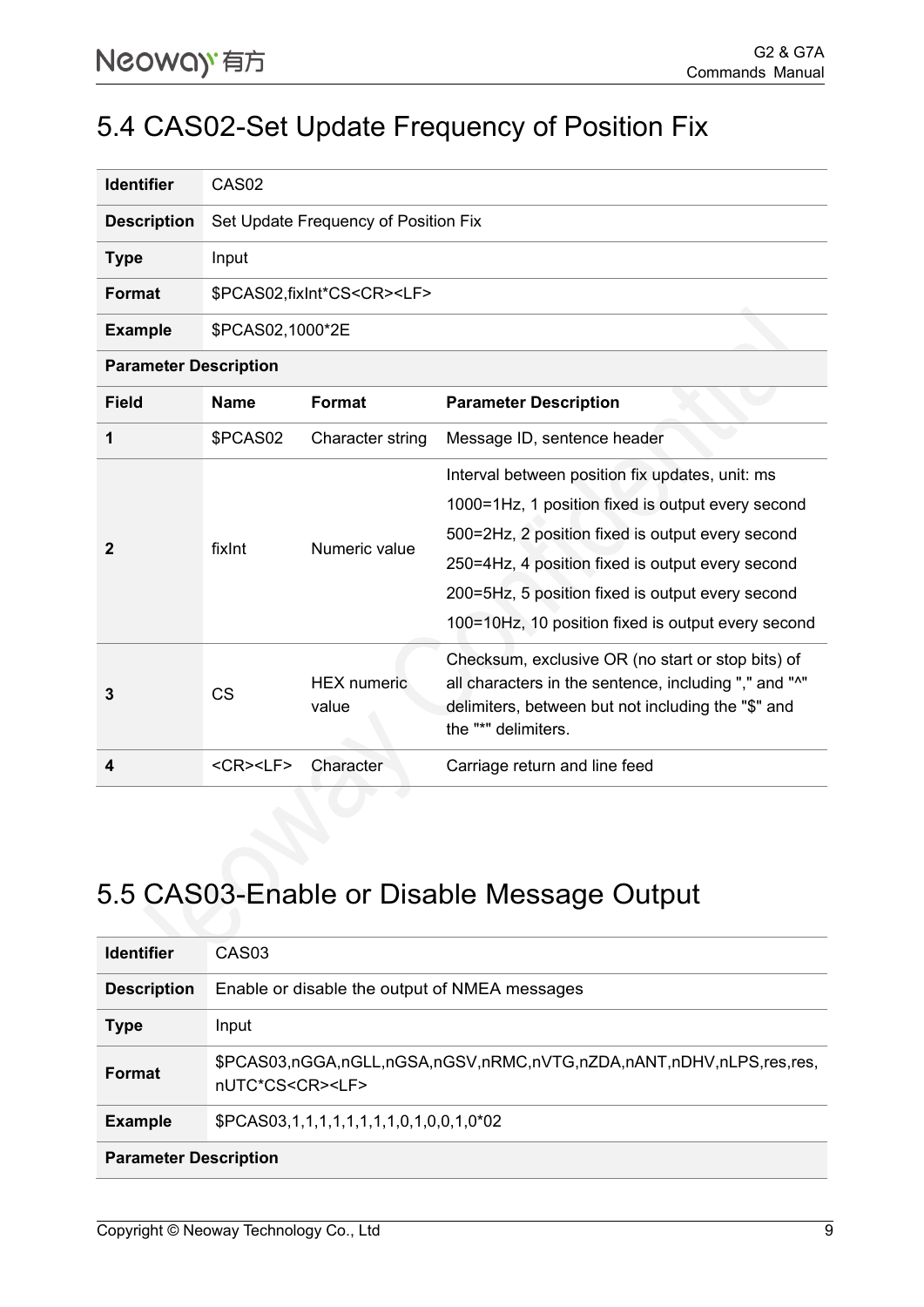| <b>Field</b> | <b>Name</b>        | Format                         | <b>Parameter Description</b>                                                                                                                                                            |
|--------------|--------------------|--------------------------------|-----------------------------------------------------------------------------------------------------------------------------------------------------------------------------------------|
| 1            | \$PCAS03           | Character string               | Message ID, sentence header                                                                                                                                                             |
|              |                    |                                | GGA output frequency, determined by update<br>frequency of position fix<br>n indicates that the message is output once after                                                            |
| $\mathbf 2$  | nGGA               | Numeric value                  | position is fixed for n times.<br>n ranges from 0 to 9.0 indicates that this sentence<br>is not output and if n is not set to any value, keep<br>the previous settings.                 |
| 3            | nGLL               | Numeric value                  | GLL output frequency, same as nGGA                                                                                                                                                      |
| 4            | <b>nGSA</b>        | Numeric value                  | GSA output frequency, same as nGGA                                                                                                                                                      |
| 5            | nGSV               | Numeric value                  | GSV output frequency, same as nGGA                                                                                                                                                      |
| 6            | nRMC               | Numeric value                  | RMC output frequency, same as nGGA                                                                                                                                                      |
| 7            | nVTG               | Numeric value                  | VTG output frequency, same as nGGA                                                                                                                                                      |
| 8            | nZDA               | Numeric value                  | ZDA output frequency, same as nGGA                                                                                                                                                      |
| 9            | nANT               | Numeric value                  | ANT output frequency, same as nGGA                                                                                                                                                      |
| 10           | nDHV               | Numeric value                  | DHV output frequency, same as nGGA                                                                                                                                                      |
| 11           | nLPS               | Numeric value                  | LPS output frequency, same as nGGA                                                                                                                                                      |
| 12           | res                |                                | Reserve                                                                                                                                                                                 |
| 13           | res                |                                | Reserve                                                                                                                                                                                 |
| 14           | nUTC               | Numeric value                  | UTC output frequency, same as nGGA                                                                                                                                                      |
| 15           | nGST               | Numeric value                  | GST output frequency, same as nGGA                                                                                                                                                      |
| 16           | <b>CS</b>          | <b>HEX</b><br>numeric<br>value | Checksum, exclusive OR (no start or stop bits) of<br>all characters in the sentence, including "," and "^"<br>delimiters, between but not including the "\$" and<br>the "*" delimiters. |
| 17           | <cr><lf></lf></cr> | Character                      | Carriage return and line feed                                                                                                                                                           |

### <span id="page-13-0"></span>5.6 CAS04-Set Talker Identifier

**Identifier** CAS04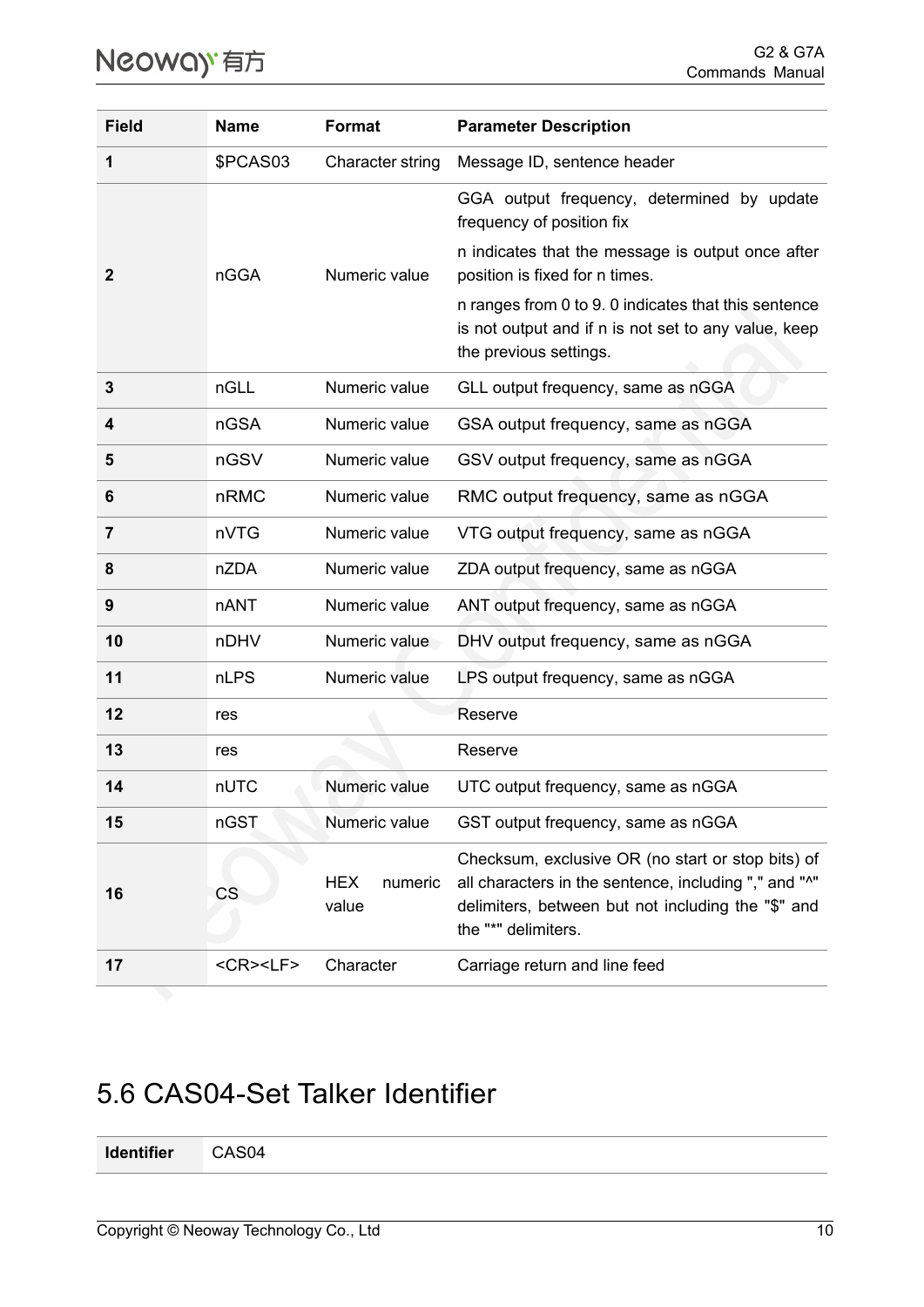| <b>Description</b> | Set Talker Identifier                |
|--------------------|--------------------------------------|
| <b>Type</b>        | Input                                |
| Format             | \$PCAS04, mode*hh <cr><lf></lf></cr> |
|                    | \$PCAS04,3*1A BDS and GPS            |
| <b>Example</b>     | \$PCAS04,1*18 GPS                    |
|                    | \$PCAS04,2*1B BDS                    |

#### **Parameter Description**

| <b>Field</b> | <b>Name</b>                        | Format                      | <b>Parameter Description</b>                                                                                                                                                            |
|--------------|------------------------------------|-----------------------------|-----------------------------------------------------------------------------------------------------------------------------------------------------------------------------------------|
| 1            | \$PCAS04                           | Character string            | Message ID, sentence header                                                                                                                                                             |
|              |                                    |                             | <b>Talker Identifier</b>                                                                                                                                                                |
|              |                                    |                             | The following configurations are supported:                                                                                                                                             |
|              |                                    | Numeric value               | $1 = GPS$                                                                                                                                                                               |
|              |                                    |                             | $2 = BDS$                                                                                                                                                                               |
|              | Mode                               |                             | 3=GPS+BDS                                                                                                                                                                               |
|              |                                    |                             | 4=GLONASS                                                                                                                                                                               |
|              |                                    |                             | 5=GPS+GLONASS                                                                                                                                                                           |
|              |                                    |                             | 6=BDS+GLONASS                                                                                                                                                                           |
|              |                                    |                             | 7=GPS+BDS+GLONASS                                                                                                                                                                       |
| 3            | <b>CS</b>                          | <b>HEX</b> numeric<br>value | Checksum, exclusive OR (no start or stop bits) of<br>all characters in the sentence, including "," and "^"<br>delimiters, between but not including the "\$" and<br>the "*" delimiters. |
| 4            | $<$ CR $>$ <lf<math>&gt;</lf<math> | Character                   | Carriage return and line feed                                                                                                                                                           |

## <span id="page-14-0"></span>5.7 CAS05-Set NMEA Protocol Type

| <b>Identifier</b>  | CAS05                                                                                                |
|--------------------|------------------------------------------------------------------------------------------------------|
| <b>Description</b> | Set NMEA protocol type                                                                               |
|                    | Multi-GNSS receivers supports different protocols and the data format protocols are<br>also various. |
|                    | G2 and G7A receivers support multiple protocols (optional)                                           |
| <b>Type</b>        | Input                                                                                                |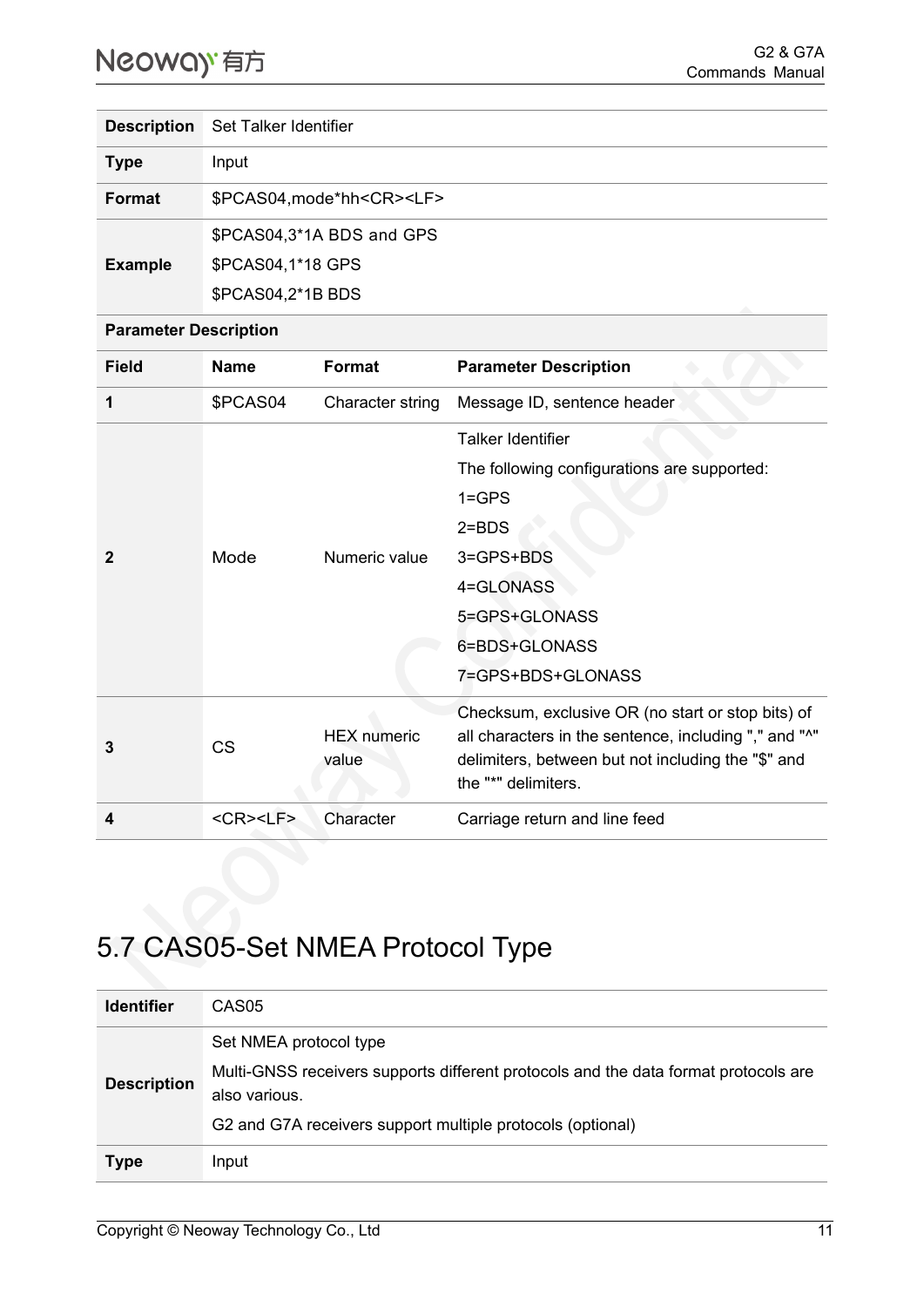| <b>Format</b>                         | \$PCAS05, ver*CS <cr><lf></lf></cr>                                                                                                                                         |                             |                                                                                                                                                                                         |
|---------------------------------------|-----------------------------------------------------------------------------------------------------------------------------------------------------------------------------|-----------------------------|-----------------------------------------------------------------------------------------------------------------------------------------------------------------------------------------|
| <b>Example</b>                        | \$PCAS05,1*19                                                                                                                                                               |                             |                                                                                                                                                                                         |
| <b>Parameter Description</b>          |                                                                                                                                                                             |                             |                                                                                                                                                                                         |
| Field                                 | <b>Name</b>                                                                                                                                                                 | <b>Format</b>               | <b>Parameter Description</b>                                                                                                                                                            |
| 1                                     | \$PCAS05                                                                                                                                                                    | Character string            | Message ID, sentence header                                                                                                                                                             |
| $\mathbf{2}$                          | Mode                                                                                                                                                                        | Numeric value               | Set NMEA protocol type (Remark [1])                                                                                                                                                     |
| 3                                     | CS                                                                                                                                                                          | <b>HEX</b> numeric<br>value | Checksum, exclusive OR (no start or stop bits) of<br>all characters in the sentence, including "," and "^"<br>delimiters, between but not including the "\$" and<br>the "*" delimiters. |
| 4                                     | $<$ CR $>$ $<$ LF $>$                                                                                                                                                       | Character                   | Carriage return and line feed                                                                                                                                                           |
| <b>Remark [1] NMEA protocol types</b> |                                                                                                                                                                             |                             |                                                                                                                                                                                         |
| $\mathbf{2}$                          | Compatible with NMEA 4.1 and later versions                                                                                                                                 |                             |                                                                                                                                                                                         |
| 5                                     | Compatible with the BDS/GPS Dual-GNSS protocol of China Transport<br>Telecommunications & Information Center (CTTIC), NMEA 4.0 protocol and<br>versions later than NMEA 2.3 |                             |                                                                                                                                                                                         |
| 9                                     | Compatible with NMEA0183 GPS protocol and NMEA 2.2                                                                                                                          |                             |                                                                                                                                                                                         |

### <span id="page-15-0"></span>5.8 CAS10-Set Start Mode

| <b>Identifier</b>            | CAS <sub>10</sub>                                            |                                   |                             |  |  |
|------------------------------|--------------------------------------------------------------|-----------------------------------|-----------------------------|--|--|
| <b>Description</b>           | Restart the receiver                                         |                                   |                             |  |  |
| <b>Type</b>                  | Input                                                        |                                   |                             |  |  |
| <b>Format</b>                |                                                              | \$PCAS10,rs*CS <cr><lf></lf></cr> |                             |  |  |
|                              | \$PCAS10,0*1C hot start                                      |                                   |                             |  |  |
| <b>Example</b>               | \$PCAS10,1*1D warm start                                     |                                   |                             |  |  |
|                              | \$PCAS10,2*1E cold start                                     |                                   |                             |  |  |
|                              | \$PCAS10,3*1F factory start                                  |                                   |                             |  |  |
| <b>Parameter Description</b> |                                                              |                                   |                             |  |  |
| <b>Field</b>                 | <b>Format</b><br><b>Name</b><br><b>Parameter Description</b> |                                   |                             |  |  |
| 1                            | \$PCAS10                                                     | Character string                  | Message ID, sentence header |  |  |
|                              |                                                              |                                   |                             |  |  |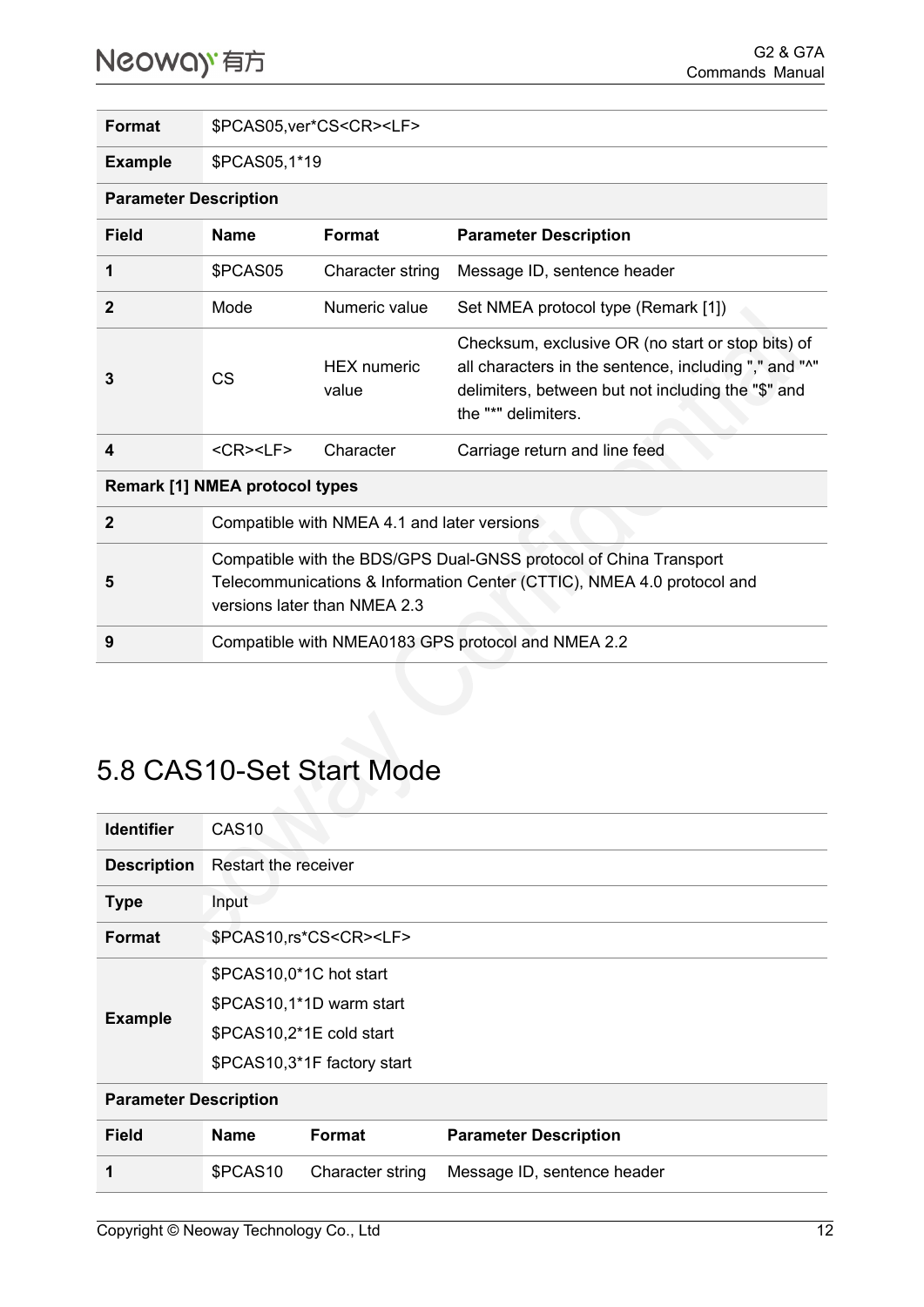|   |                    |                             | Set start mode                                                                                                                                                                          |
|---|--------------------|-----------------------------|-----------------------------------------------------------------------------------------------------------------------------------------------------------------------------------------|
|   |                    |                             |                                                                                                                                                                                         |
|   |                    |                             | 0=Hot start                                                                                                                                                                             |
|   |                    |                             | Without initialization, all data in backup buffer is<br>valid.                                                                                                                          |
|   |                    |                             | 1=Warm start                                                                                                                                                                            |
| 2 | rs                 | Numeric value               | Without initialization, ephemeris is cleared.                                                                                                                                           |
|   |                    |                             | 2=Cold start                                                                                                                                                                            |
|   |                    |                             | Without initialization, all data except configurations<br>in backup buffer is cleared.                                                                                                  |
|   |                    |                             | 3=Factory start                                                                                                                                                                         |
|   |                    |                             | All data in backup buffer is cleared and the receiver<br>is reset to factory settings.                                                                                                  |
| 3 | <b>CS</b>          | <b>HEX</b> numeric<br>value | Checksum, exclusive OR (no start or stop bits) of<br>all characters in the sentence, including "," and "^"<br>delimiters, between but not including the "\$" and<br>the "*" delimiters. |
| 4 | <cr><lf></lf></cr> | Character                   | Carriage return and line feed                                                                                                                                                           |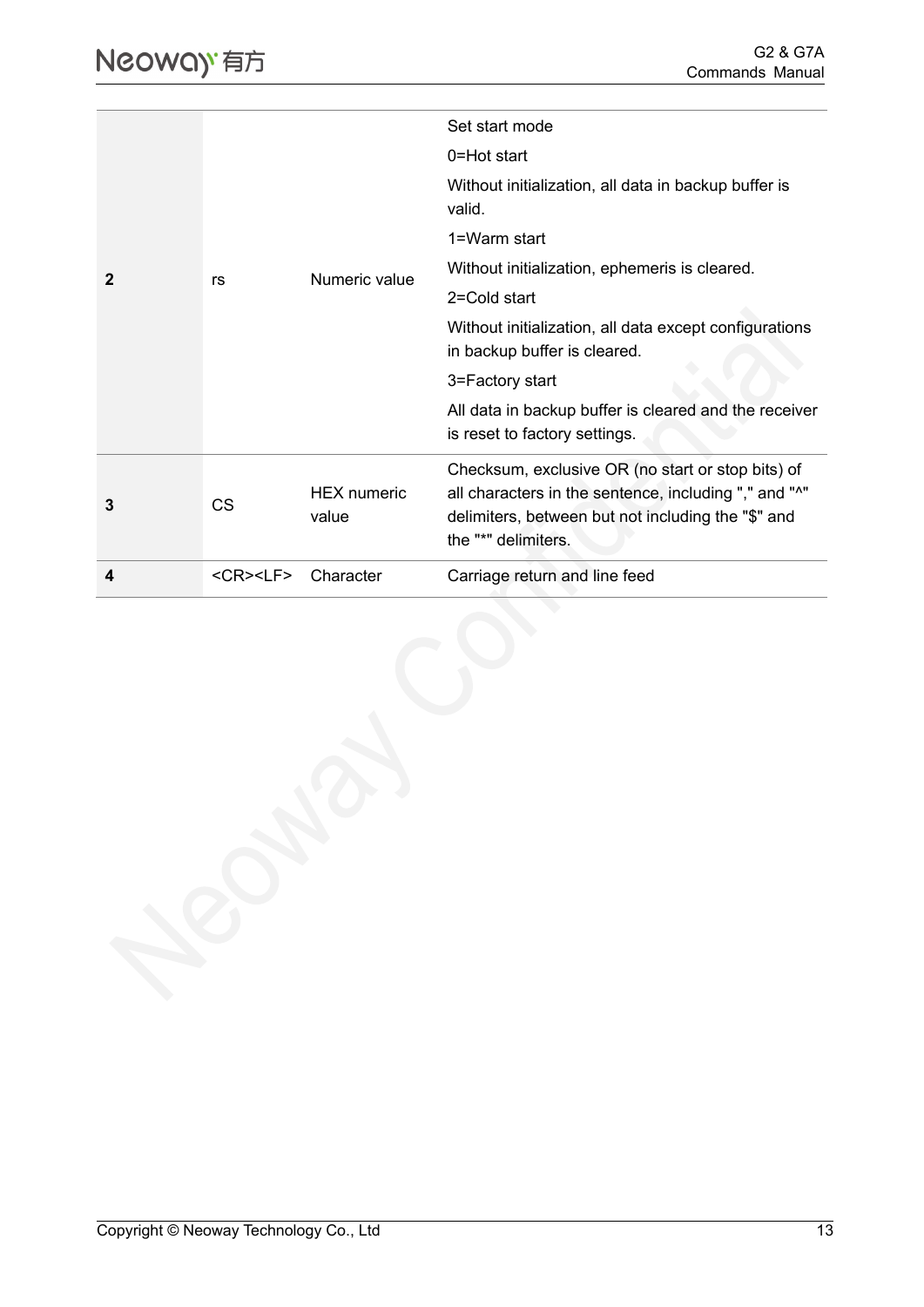## <span id="page-17-0"></span>6 Output Messages (Standard NMEA Sentences)

#### <span id="page-17-1"></span>6.1 GGA-Fix Data

| <b>Identifier</b>  | GGA                                                                                                         |
|--------------------|-------------------------------------------------------------------------------------------------------------|
| <b>Description</b> | Time, position, and fix related data for the receiver                                                       |
| <b>Type</b>        | Output                                                                                                      |
| <b>Format</b>      | \$--GGA,UTCtime,lat,uLat,lon,uLon,FS,numSv,HDOP,msl,uMsl,sep,uSep,diffAge,<br>diffSta*CS <cr><lf></lf></cr> |
| <b>Example</b>     | \$GPGGA,235316.000,2959.9925,S,12000.0090,E,1,06,1.21,62.77,M,0.00,M,,*7B                                   |

#### **Parameter Description**

| <b>Field</b>   | <b>Name</b>    | <b>Format</b>       | <b>Parameter Description</b>                                                                                                                                                             |
|----------------|----------------|---------------------|------------------------------------------------------------------------------------------------------------------------------------------------------------------------------------------|
| 1              | \$--GGA        | Character<br>string | Message ID, GGA sentence header, '--' is the<br>talker identifier                                                                                                                        |
| $\overline{2}$ | <b>UTCtime</b> | hhmmss.sss          | UTC of position                                                                                                                                                                          |
| 3              | lat            | ddmm.mmmm           | Latitude                                                                                                                                                                                 |
| 4              | uLat           | Character           | N/S indicator                                                                                                                                                                            |
| 5              | lon            | dddmm.mmmm          | Longitude                                                                                                                                                                                |
| 6              | uLon           | Character           | E/W indicator                                                                                                                                                                            |
| 7              | FS.            | Numeric value       | GNSS quality indicator (Remark [1]), mandatory                                                                                                                                           |
| 8              | numSv          | Numeric value       | Number of satellites in use, 00 - 24                                                                                                                                                     |
| 9              | <b>HDOP</b>    | Numeric value       | Horizontal dilution of precision (HDOP)                                                                                                                                                  |
| 10             | msl            | Numeric value       | Antenna altitude above mean-sea-level                                                                                                                                                    |
| 11             | uMsl           | Character           | units of antenna altitude, meters, M                                                                                                                                                     |
| 12             | sep            | Numeric value       | Geoidal separation, the difference between the<br>WGS-84 earth ellipsoid surface and mean-sea-<br>level (geoid) surface, "-" = mean-sea-level surface<br>below WGS-84 ellipsoid surface. |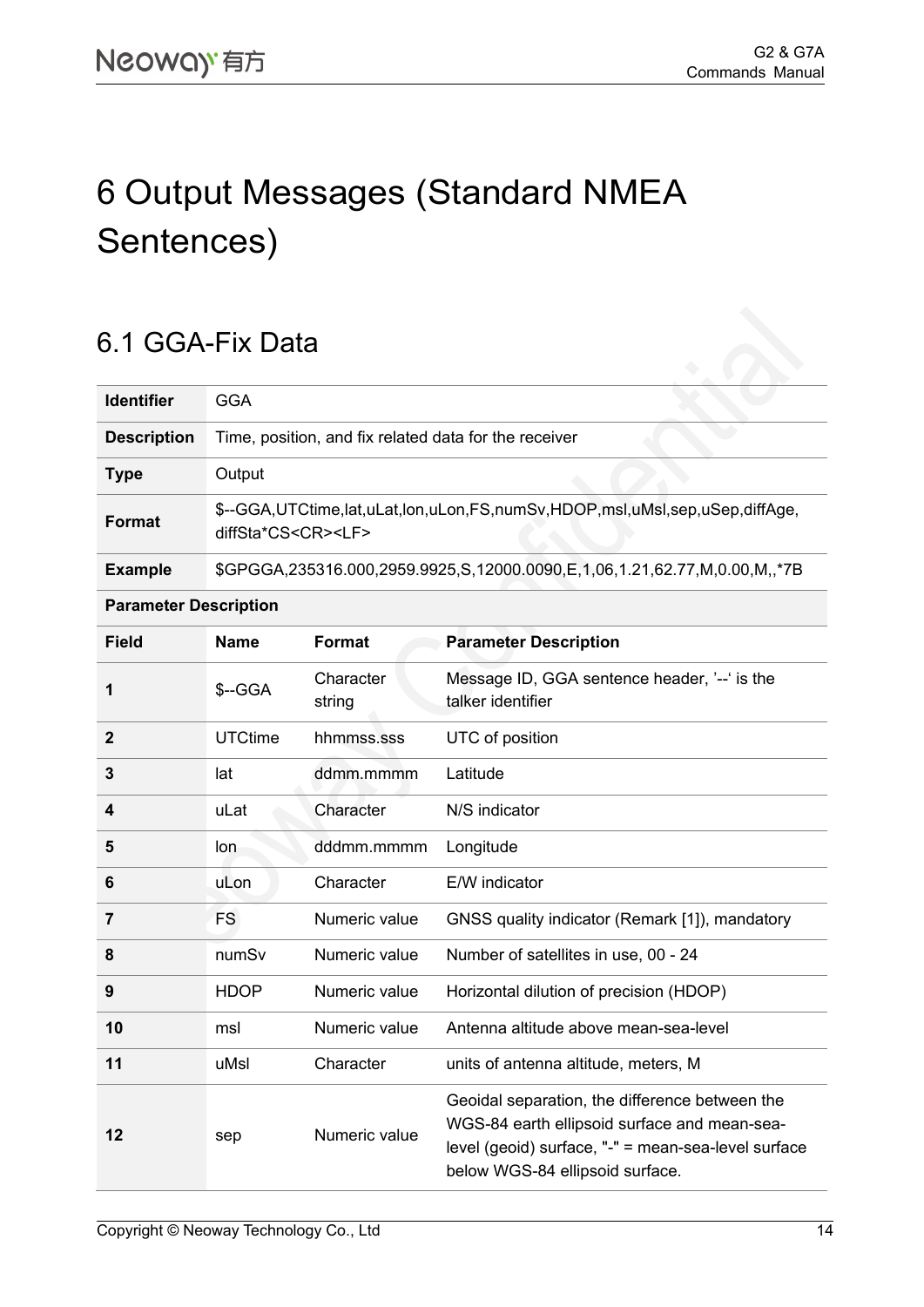| 13 | uSep               | Character                   | units of antenna altitude, meters, M                                                                                                                                                    |
|----|--------------------|-----------------------------|-----------------------------------------------------------------------------------------------------------------------------------------------------------------------------------------|
| 14 | diffAge            | Numeric value               | Age of Differential GPS data (seconds)<br>null field when DGPS is not used                                                                                                              |
| 15 | diffSta            | Numeric value               | Differential reference station ID                                                                                                                                                       |
| 16 | CS                 | <b>HEX</b> numeric<br>value | Checksum, exclusive OR (no start or stop bits) of<br>all characters in the sentence, including "," and "^"<br>delimiters, between but not including the "\$" and<br>the "*" delimiters. |
| 17 | <cr><lf></lf></cr> | Character                   | Carriage return and line feed                                                                                                                                                           |

**Remarks [1] GPS Quality indicator**

| <b>GPS Quality indicator</b> | <b>Description</b>                                                             |
|------------------------------|--------------------------------------------------------------------------------|
| 0                            | Fix unavailable or invalid                                                     |
|                              | SPS Mode, fix valid                                                            |
| 6                            | Estimated (dead reckoning) Mode, valid only for NMEA 2.3 and later<br>versions |

## <span id="page-18-0"></span>6.2 GLL**-**Geographic Position**-**Latitude/Longitude

| <b>Identifier</b>            | <b>GLL</b>                                                                  |                                                    |                                                                           |  |
|------------------------------|-----------------------------------------------------------------------------|----------------------------------------------------|---------------------------------------------------------------------------|--|
| <b>Description</b>           | Latitude and Longitude of vessel position, time of position fix and status. |                                                    |                                                                           |  |
| <b>Type</b>                  | Output                                                                      |                                                    |                                                                           |  |
| <b>Format</b>                |                                                                             |                                                    | \$--GLL, lat, uLat, lon, uLon, UTCtime, valid, mode*CS <cr><lf></lf></cr> |  |
| <b>Example</b>               |                                                                             | \$GPGLL,2959.9925,S,12000.0090,E,235316.000,A,A*4E |                                                                           |  |
| <b>Parameter Description</b> |                                                                             |                                                    |                                                                           |  |
| <b>Field</b>                 | <b>Name</b>                                                                 | <b>Format</b>                                      | <b>Parameter Description</b>                                              |  |
| 1                            | $S-GLL$                                                                     | Character<br>string                                | Message ID, GLL sentence header, '--' is the talker<br>identifier         |  |
| $\overline{2}$               | lat                                                                         | ddmm.mmmm                                          | Latitude                                                                  |  |
| 3                            | uLat                                                                        | Character                                          | N/S indicator                                                             |  |
| 4                            | lon                                                                         | dddmm.mmmm                                         | Longitude                                                                 |  |
|                              |                                                                             |                                                    |                                                                           |  |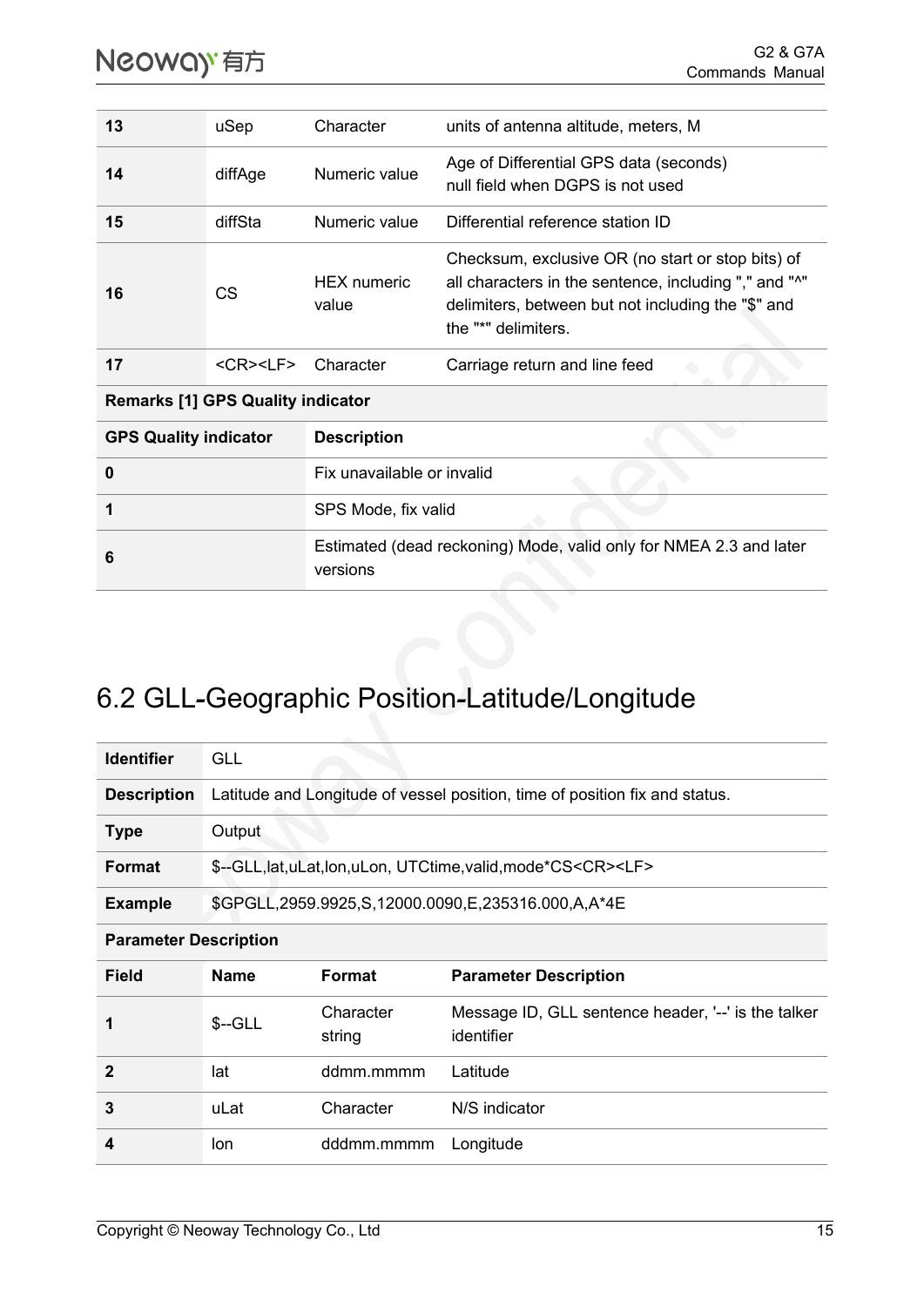| 5                                           | uLon               | Character                       | E/W indicator                                                                                                                                                                           |
|---------------------------------------------|--------------------|---------------------------------|-----------------------------------------------------------------------------------------------------------------------------------------------------------------------------------------|
| 6                                           | <b>UTCtime</b>     | hhmmss.sss                      | UTC of position                                                                                                                                                                         |
| 7                                           | valid              | Character                       | Status (Remark [1])                                                                                                                                                                     |
| 8                                           | mode               | Character                       | Mode Indicator (Remark [2]), valid only for NMEA<br>2.3 and later versions                                                                                                              |
| 9                                           | <b>CS</b>          | <b>HEX</b> numeric<br>value     | Checksum, exclusive OR (no start or stop bits) of<br>all characters in the sentence, including "," and "^"<br>delimiters, between but not including the "\$" and<br>the "*" delimiters. |
| 10                                          | <cr><lf></lf></cr> | Character                       | Carriage return and line feed                                                                                                                                                           |
| <b>Remark [1] Data Status</b>               |                    |                                 |                                                                                                                                                                                         |
| <b>GPS Quality indicator</b><br>Description |                    |                                 |                                                                                                                                                                                         |
| A                                           |                    | Data valid                      |                                                                                                                                                                                         |
| $\mathsf{V}$                                |                    | Data not valid                  |                                                                                                                                                                                         |
| Remark [2] Mode Indicator                   |                    |                                 |                                                                                                                                                                                         |
| <b>Mode Indicator</b>                       |                    | <b>Description</b>              |                                                                                                                                                                                         |
| A                                           |                    | Autonomous mode                 |                                                                                                                                                                                         |
| E                                           |                    | Estimated (dead reckoning) mode |                                                                                                                                                                                         |
| N                                           |                    | Data not valid                  |                                                                                                                                                                                         |
| D                                           |                    | <b>Differential Mode</b>        |                                                                                                                                                                                         |
| M                                           |                    | Manual input mode               |                                                                                                                                                                                         |

### <span id="page-19-0"></span>6.3 GSA**-**GNSS DOP and Active Satellites

| <b>Identifier</b>  | GSA                                                                                                                                                                                                                                          |
|--------------------|----------------------------------------------------------------------------------------------------------------------------------------------------------------------------------------------------------------------------------------------|
| <b>Description</b> | GNSS receiver operating mode, satellites used in the navigation solution reported<br>by the GGA or GNS sentence, and DOP values.<br>This sentence is output no matter whether position is fixed or any satellite is<br>available.            |
|                    | If GNSS systems are combined to obtain the reported position solution, GSA<br>sentences are produced receptively for each GNSS system. Each of these GSA<br>sentences shall have talker ID GN, to indicate that the satellites are used in a |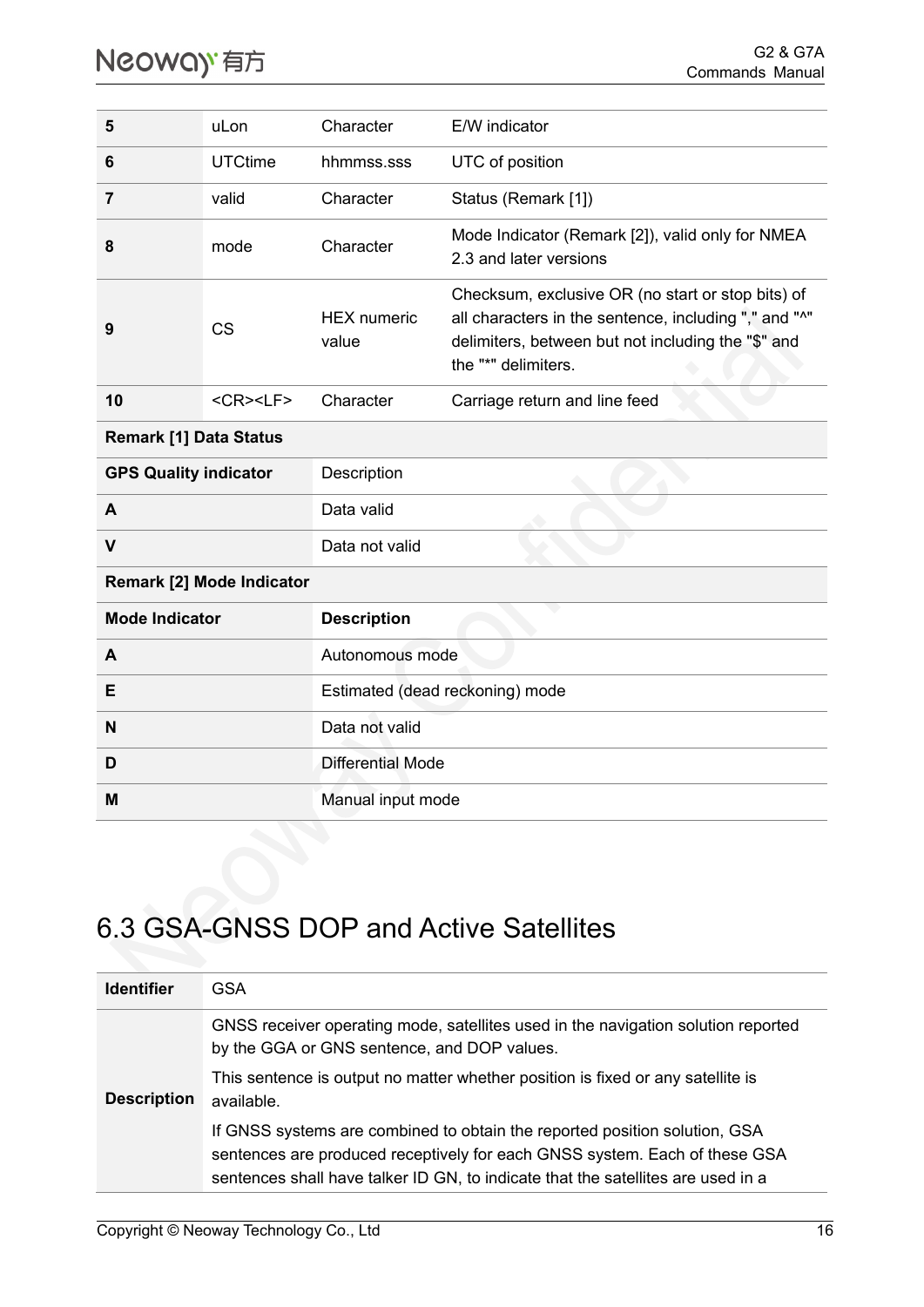combined solution and each shall have the PDOP, HDOP and VDOP for the combined satellites used in the position.

| <b>Type</b>    | Output                                                                |
|----------------|-----------------------------------------------------------------------|
| Format         | \$--GSA, smode, FS{, SVID}, PDOP, HDOP, VDOP*CS <cr><lf></lf></cr>    |
| <b>Example</b> | \$GPGSA, A, 3, 05, 21, 31, 12, 18, 29, ., ., , , 2.56, 1.21, 2.25* 01 |

#### **Parameter Description**

| <b>Field</b>                                       | <b>Name</b>           | <b>Format</b>               | <b>Parameter Description</b>                                                                                                                                                            |
|----------------------------------------------------|-----------------------|-----------------------------|-----------------------------------------------------------------------------------------------------------------------------------------------------------------------------------------|
| 1                                                  | \$--GSA               | Character<br>string         | Message ID, GSA sentence header, '--' is the talker<br>identifier                                                                                                                       |
| $\mathbf{2}$                                       | Smode                 | Character                   | Mode switch indicator (Remark [1])                                                                                                                                                      |
| 3                                                  | FS                    | Numeric value               | Fix status indicator (Remark [2])                                                                                                                                                       |
| 4                                                  | $\{SVID\}$            | Numeric value               | ID numbers of satellites used in solution<br>12 satellites are displayed in this field.                                                                                                 |
| 5                                                  | <b>PDOP</b>           | Numeric value               | Position Dilution of Precision (PDOP)                                                                                                                                                   |
| 6                                                  | <b>HDOP</b>           | Numeric value               | Horizontal dilution of precision (HDOP)                                                                                                                                                 |
| 7                                                  | <b>VDOP</b>           | Numeric value               | Vertical Dilution of Precision (VDOP)                                                                                                                                                   |
| 8                                                  | systemId              | Numeric value               | GNSS ID defined in NMEA (Remark [3])<br>Valid only for NMEA 4.1 and later versions                                                                                                      |
| 9                                                  | <b>CS</b>             | <b>HEX</b> numeric<br>value | Checksum, exclusive OR (no start or stop bits) of all<br>characters in the sentence, including "," and "^"<br>delimiters, between but not including the "\$" and the<br>"*" delimiters. |
| 10                                                 | $<$ CR $>$ $<$ LF $>$ | Character                   | Carriage return and line feed                                                                                                                                                           |
| (Remark [1]) Mode switch indicator                 |                       |                             |                                                                                                                                                                                         |
| <b>Mode switch indicator</b><br><b>Description</b> |                       |                             |                                                                                                                                                                                         |

| M | Manual, forced to operate in 2D or 3D mode       |
|---|--------------------------------------------------|
|   | Automatic, allowed to automatically switch 2D/3D |

#### **(Remark [2]) Fix status indicator**

| <b>Position fix status</b> | <b>Description</b> |
|----------------------------|--------------------|
|                            | Fix not available  |
| $\overline{2}$             | 2D                 |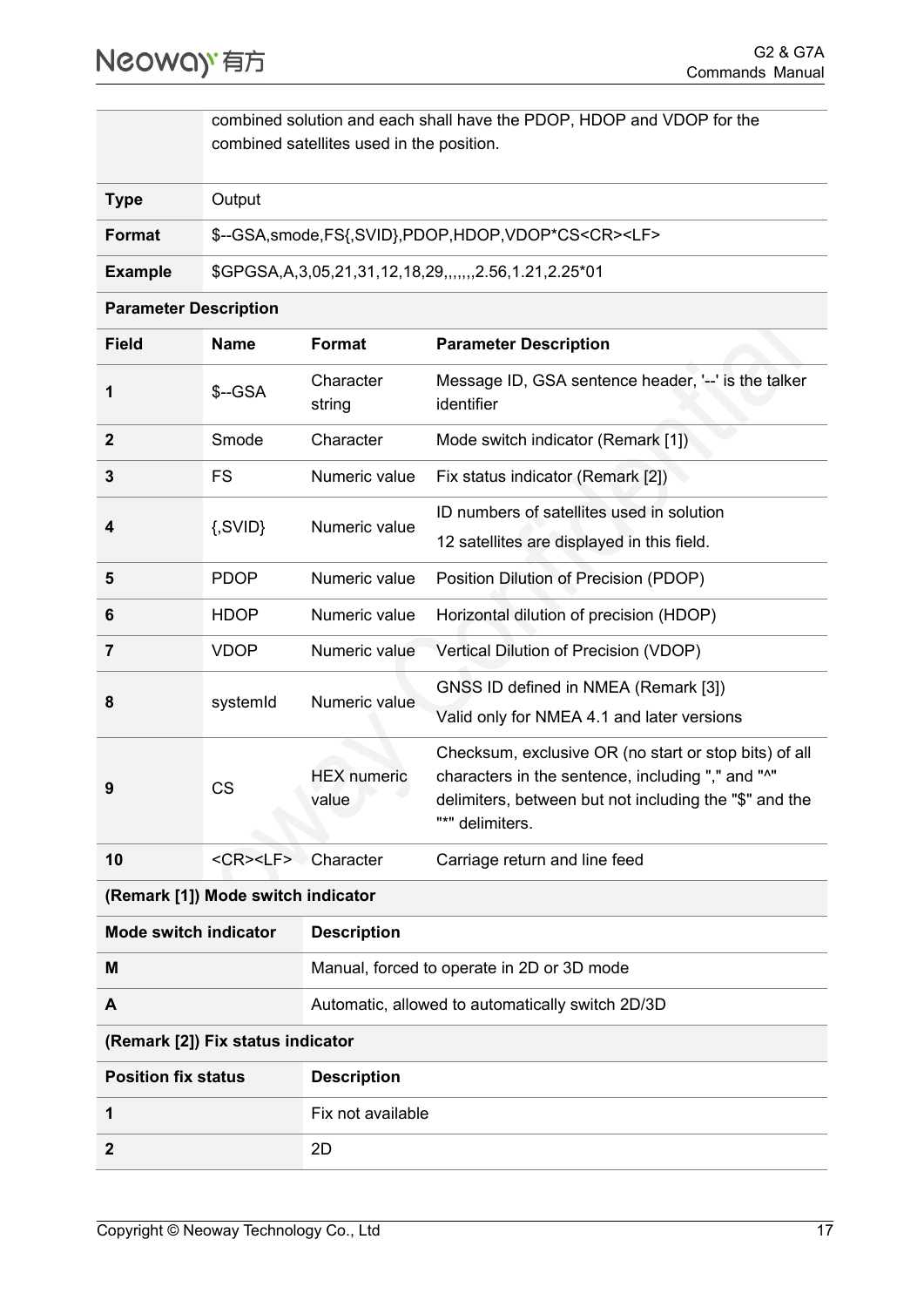| 3                          | 3D                 |  |
|----------------------------|--------------------|--|
| <b>Remark [3] GNSS ID</b>  |                    |  |
| <b>System ID</b>           | <b>Description</b> |  |
|                            | <b>GPS</b>         |  |
| $\boldsymbol{\mathcal{P}}$ | <b>GLONASS</b>     |  |
| Δ                          | <b>BDS</b>         |  |

### <span id="page-21-0"></span>6.4 GSV-GNSS Satellite in View

| <b>Identifier</b>  | GSV                                                                                                                                                                                  |
|--------------------|--------------------------------------------------------------------------------------------------------------------------------------------------------------------------------------|
| <b>Description</b> | Number of satellites (SV) in view, satellite ID numbers, elevation, azimuth, and SNR<br>value.<br>A variable number of "Satellite ID-Elevation-Azimuth-SNR" sets are allowed up to a |
|                    | maximum of four sets per sentence. Null fields are not required for unused sets<br>when less than four sets are transmitted.                                                         |
| <b>Type</b>        | Output                                                                                                                                                                               |
| <b>Format</b>      | \$--GSV,numMsg,msgNo,numSv{,SVID,ele,az,cn0} *CS <cr><lf></lf></cr>                                                                                                                  |
|                    | \$GPGSV, 3, 1, 10, 25, 68, 053, 47, 21, 59, 306, 49, 29, 56, 161, 49, 31, 36, 265, 49*79                                                                                             |
| <b>Example</b>     | \$GPGSV,3,2,10,12,29,048,49,05,22,123,49,18,13,000,49,01,00,000,49*72                                                                                                                |
|                    | \$GPGSV, 3, 3, 10, 14, 00, 000, 03, 16, 00, 000, 27*7C                                                                                                                               |

#### **Parameter Description**

| <b>Field</b> | <b>Name</b> | <b>Format</b>       | <b>Parameter Description</b>                                                                                                  |
|--------------|-------------|---------------------|-------------------------------------------------------------------------------------------------------------------------------|
| 1            | $S-GSA$     | Character<br>string | Message ID, GSV sentence header, '--' is the<br>talker identifier                                                             |
| 2            | numMsg      | Character           | Total number of sentences<br>Depending on the number of satellites tracked,<br>multiple messages of GSV data may be required. |
| 3            | msgNo       | Numeric value       | Sentence number                                                                                                               |
| 4            | numSv       | Numeric value       | Total number of GNSS Satellites in View                                                                                       |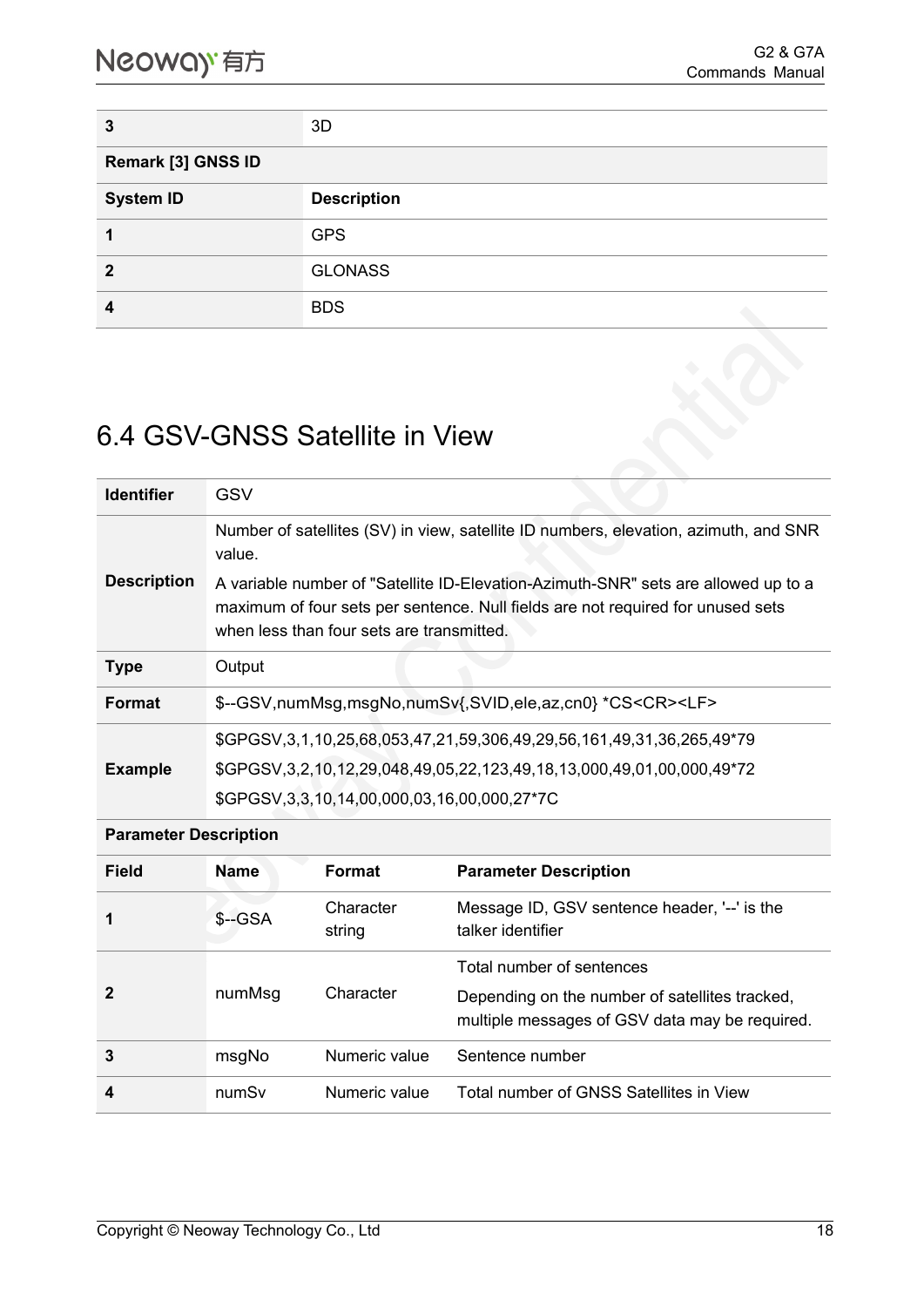|   |                            | Numeric value               | Satellite ID number                                                                                                                                                                     |
|---|----------------------------|-----------------------------|-----------------------------------------------------------------------------------------------------------------------------------------------------------------------------------------|
|   |                            |                             | Elevation, degrees, 0 to 90                                                                                                                                                             |
| 5 | {,SVID,ele,a<br>$z, cn0$ } |                             | Azimuth, degrees True, 0 to 359                                                                                                                                                         |
|   |                            |                             | SNR (C/No) 00-99 dB-Hz, null when not tracking<br>(Remark [3])                                                                                                                          |
| 6 | signalld                   | Numeric value               | GNSS signal ID defined in NMEA, 0 indicates all<br>signals                                                                                                                              |
|   |                            |                             | Valid only for NMEA 4.1 and later versions                                                                                                                                              |
|   | CS                         | <b>HEX</b> numeric<br>value | Checksum, exclusive OR (no start or stop bits) of<br>all characters in the sentence, including "," and "^"<br>delimiters, between but not including the "\$" and<br>the "*" delimiters. |
| 8 | <cr><lf></lf></cr>         | Character                   | Carriage return and line feed                                                                                                                                                           |

## <span id="page-22-0"></span>6.5 RMC-Recommended Minimum Navigation Information

| <b>Identifier</b>            | <b>RMC</b>                                                                                               |                  |                                                                          |
|------------------------------|----------------------------------------------------------------------------------------------------------|------------------|--------------------------------------------------------------------------|
| <b>Description</b>           | Recommended Minimum Navigation Information                                                               |                  |                                                                          |
| <b>Type</b>                  | Output                                                                                                   |                  |                                                                          |
| <b>Format</b>                | $$--$<br>RMC, UTCtime, status, lat, uLat, lon, uLon, spd, cog, date, mv, mvE, mode*CS <cr><lf></lf></cr> |                  |                                                                          |
| <b>Example</b>               |                                                                                                          |                  | \$GPRMC,235316.000,A,2959.9925,S,12000.0090,E,0.009,75.020,020711,,,A*45 |
| <b>Parameter Description</b> |                                                                                                          |                  |                                                                          |
| <b>Field</b>                 | <b>Name</b>                                                                                              | <b>Format</b>    | <b>Parameter Description</b>                                             |
| 1                            | \$--RMC                                                                                                  | Character string | Message ID, RMC sentence header, '--' is the<br>talker identifier        |
| $\mathbf{2}$                 | <b>UTCtime</b>                                                                                           | hhmmss.sss       | UTC of position                                                          |
| 3                            | status                                                                                                   | Character string | <b>Status</b><br>V=Navigation receiver warning<br>A=Data valid           |
| 4                            | lat                                                                                                      | ddmm.mmmm        | Latitude                                                                 |
| 5                            | uLat                                                                                                     | Character        | N/S indicator                                                            |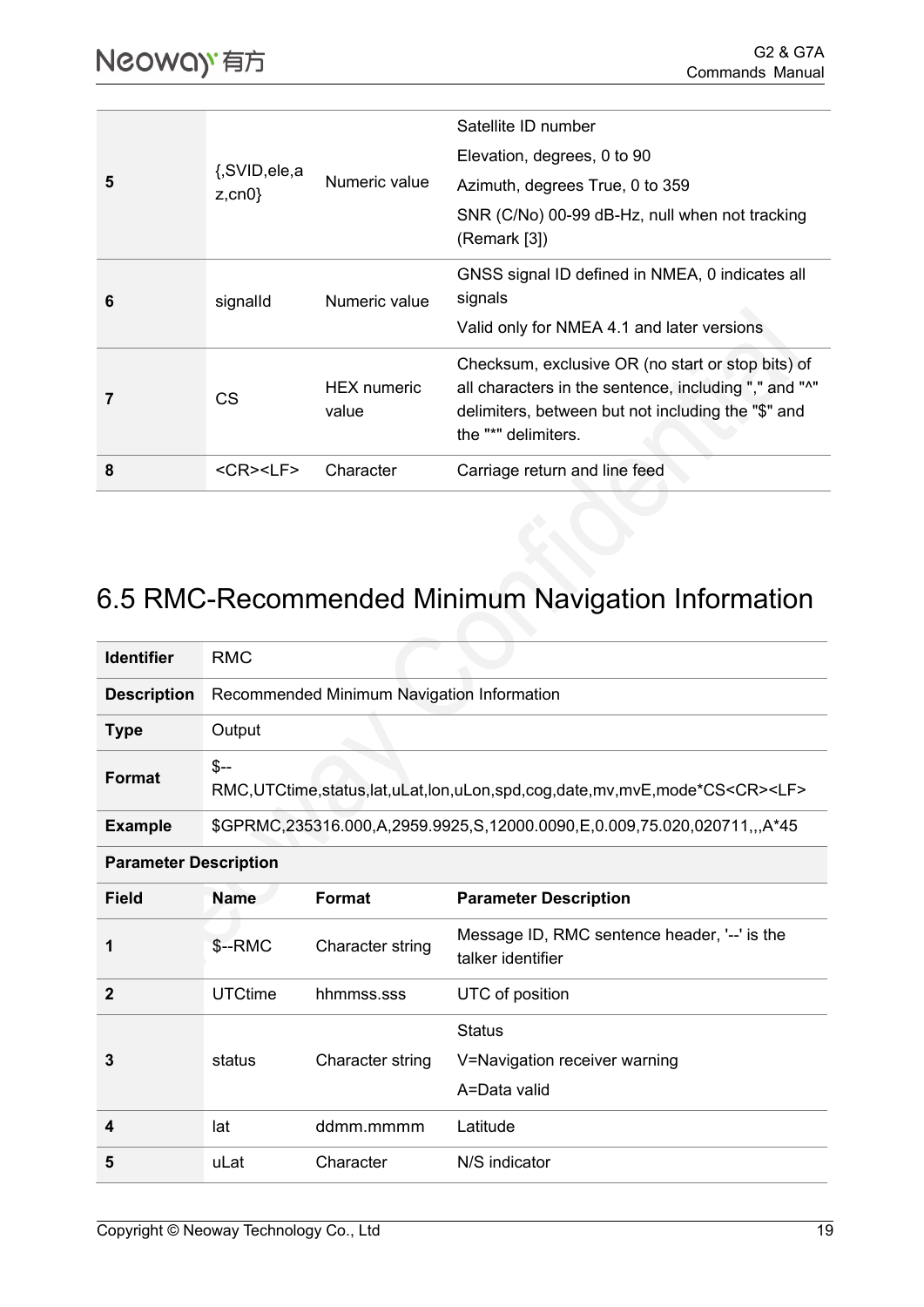| 6                                | lon                                | dddmm.mmmm                      | Longitude                                                                                                                                                                               |  |
|----------------------------------|------------------------------------|---------------------------------|-----------------------------------------------------------------------------------------------------------------------------------------------------------------------------------------|--|
| 7                                | uLon                               | Character                       | E/W indicator                                                                                                                                                                           |  |
| 8                                | spd                                | Numeric value                   | Speed over ground, knots                                                                                                                                                                |  |
| 9                                | cog                                | Numeric value                   | Course Over Ground, degrees True                                                                                                                                                        |  |
| 10                               | date                               | ddmmyy                          | Date                                                                                                                                                                                    |  |
| 11                               | mv                                 | Numeric value                   | Magnetic variation, degrees E/W null                                                                                                                                                    |  |
| 12                               | mvE                                | Character                       | E/W indicator null                                                                                                                                                                      |  |
| 13                               | mode                               | Character                       | Mode Indicator (Remark [1])<br>Valid only for NMEA 2.3 and later versions                                                                                                               |  |
| 14                               | navStatus                          | Character                       | Navigation Status Indicator (V indicates that the<br>system does not output navigation status)<br>Valid only for NMEA 4.1 and later versions                                            |  |
| 15                               | <b>CS</b>                          | <b>HEX</b> numeric<br>value     | Checksum, exclusive OR (no start or stop bits) of<br>all characters in the sentence, including "," and "^"<br>delimiters, between but not including the "\$" and<br>the "*" delimiters. |  |
| 16                               | $<$ CR $>$ <lf<math>&gt;</lf<math> | Character                       | Carriage return and line feed                                                                                                                                                           |  |
| <b>Remark [1] Mode Indicator</b> |                                    |                                 |                                                                                                                                                                                         |  |
| <b>Mode Indicator</b>            |                                    | <b>Description</b>              |                                                                                                                                                                                         |  |
| A                                |                                    | Autonomous mode                 |                                                                                                                                                                                         |  |
| Ε                                |                                    | Estimated (dead reckoning) mode |                                                                                                                                                                                         |  |

## <span id="page-23-0"></span>6.6 VTG-Course Over Ground and Ground Speed

| <b>Identifier</b> | VTG.                                                   |
|-------------------|--------------------------------------------------------|
|                   | <b>Description</b> Course Over Ground and Ground Speed |
| <b>Type</b>       | Output                                                 |

**N** Data not valid

**D D** Differential Mode

**M** Manual input mode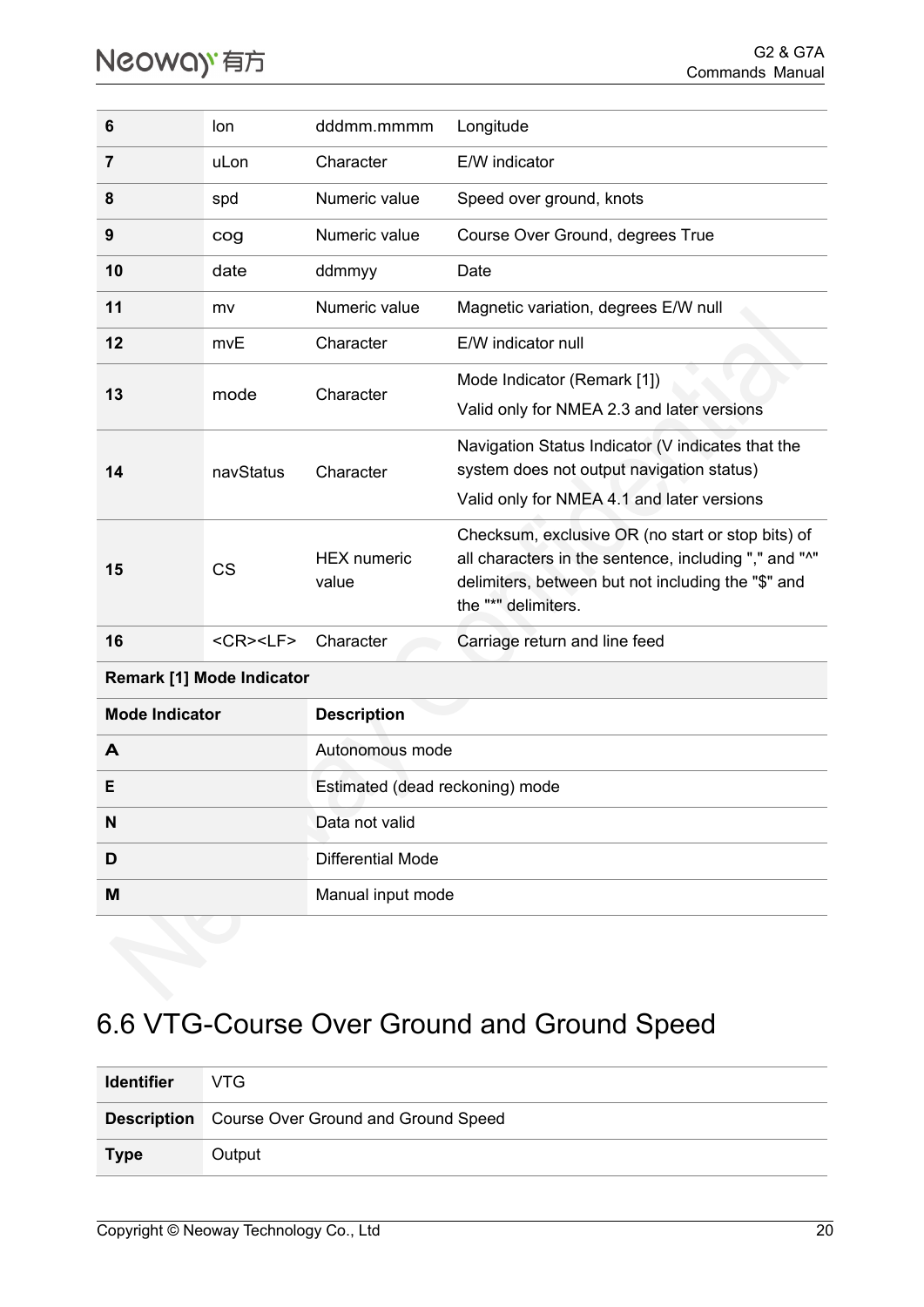## Neoway 有方

**Format** \$--VTG,cogt,T,cogm,M,sog,N,kph,K,mode\*CS<CR><LF>

**Example** \$GPVTG,75.20,T,,M,0.009,N,0.017,K,A\*02

#### **Parameter Description**

| <b>Field</b> | <b>Name</b>                        | <b>Format</b>               | <b>Parameter Description</b>                                                                                                                                                            |
|--------------|------------------------------------|-----------------------------|-----------------------------------------------------------------------------------------------------------------------------------------------------------------------------------------|
| 1            | $$-VTG$                            | Character string            | Message ID, VTG sentence header, '--' is the talker<br>identifier                                                                                                                       |
| $\mathbf{2}$ | cogt                               | Numeric value               | Course Over Ground, degrees True                                                                                                                                                        |
| 3            | Τ                                  | Character                   | True north                                                                                                                                                                              |
| 4            | cogm                               | Numeric value               | Course Over Ground, degrees Magnetic                                                                                                                                                    |
| 5            | M                                  | Character                   | Magnetic north                                                                                                                                                                          |
| 6            | sog                                | Numeric value               | Speed over ground, knots                                                                                                                                                                |
| 7            | N                                  | Character                   | Knots                                                                                                                                                                                   |
| 8            | kph                                | Numeric value               | Speed over ground, km/hr                                                                                                                                                                |
| 9            | Κ                                  | Character                   | km/h                                                                                                                                                                                    |
| 10           | mode                               | Character                   | Mode Indicator (Remark [1])<br>Valid only for NMEA 2.3 and later versions                                                                                                               |
| 11           | <b>CS</b>                          | <b>HEX</b> numeric<br>value | Checksum, exclusive OR (no start or stop bits) of<br>all characters in the sentence, including "," and "^"<br>delimiters, between but not including the "\$" and<br>the "*" delimiters. |
| 12           | $<$ CR $>$ <lf<math>&gt;</lf<math> | Character                   | Carriage return and line feed                                                                                                                                                           |

#### **Remark [1] Mode Indicator**

| <b>Mode Indicator</b> | <b>Description</b>              |
|-----------------------|---------------------------------|
| A                     | Autonomous mode                 |
| Е                     | Estimated (dead reckoning) mode |
| N                     | Data not valid                  |
| D                     | Differential Mode               |
| M                     | Manual input mode               |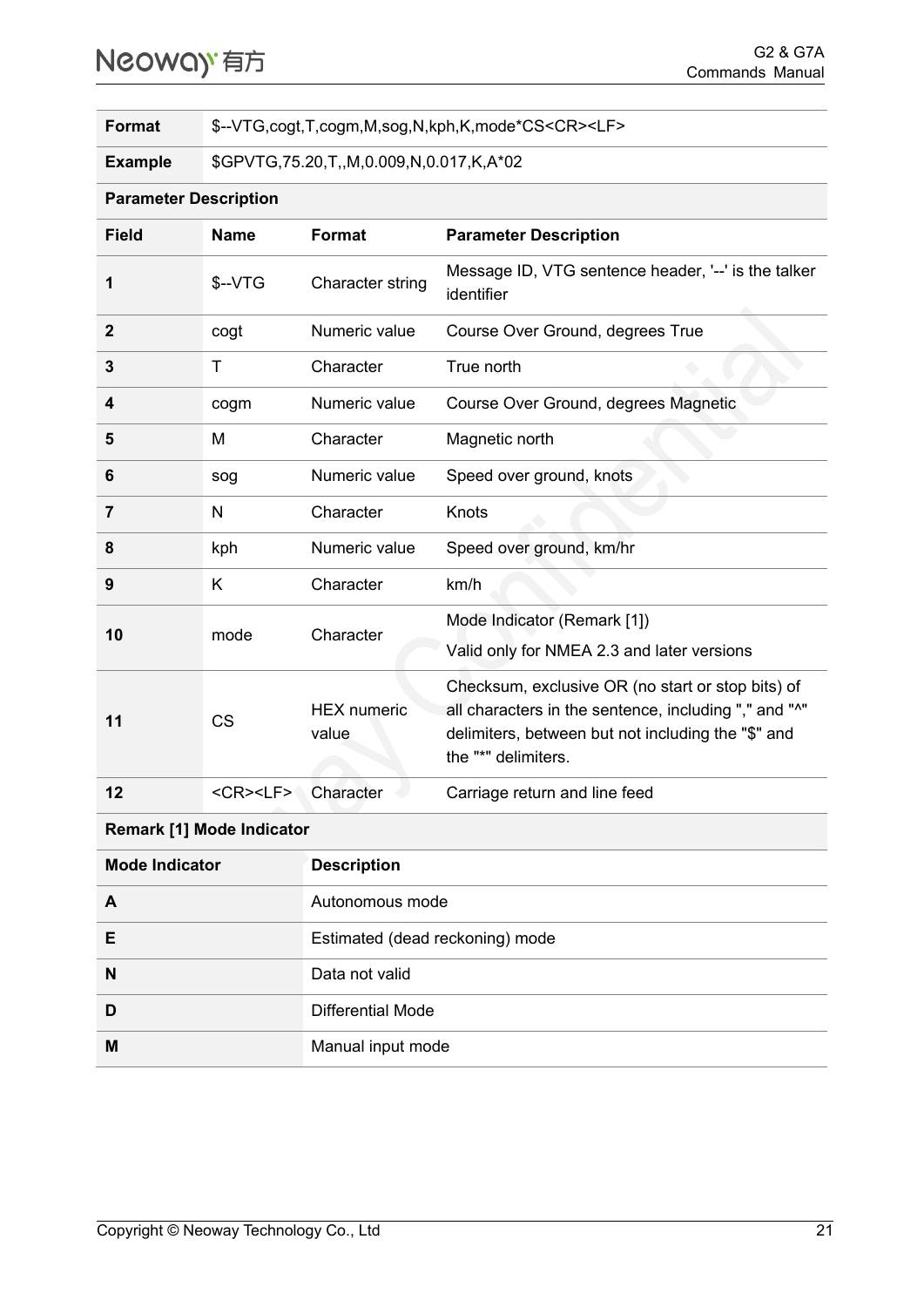#### <span id="page-25-0"></span>6.7 GST-GNSS Pseudorange Error Statistics

| <b>Identifier</b>  | GST                                                                                                |
|--------------------|----------------------------------------------------------------------------------------------------|
| <b>Description</b> | <b>GNSS Pseudorange Error Statistics</b>                                                           |
| <b>Type</b>        | Output                                                                                             |
| <b>Format</b>      | \$--GST,UTCtime,RMS,stdDevMaj,stdfDevMin,orientation,stdLat,stdLon,stdAlt*CS<br><cr><lf></lf></cr> |
| <b>Example</b>     | \$BDGST,081409.000,0.5,,,,0.2,0.1,0.4*5E                                                           |

#### **Parameter Description**

| <b>Field</b> | <b>Name</b>        | <b>Format</b>               | <b>Parameter Description</b>                                                                                                                                                            |
|--------------|--------------------|-----------------------------|-----------------------------------------------------------------------------------------------------------------------------------------------------------------------------------------|
| 1            | \$--GST            | Character<br>string         | Message ID, GST sentence header, '--' is the talker<br>identifier                                                                                                                       |
| $\mathbf{2}$ | <b>UTCtime</b>     | hhmmss.sss                  | <b>UTC</b>                                                                                                                                                                              |
| 3            | <b>RMS</b>         | Numeric value               | RMS value of the standard deviation of the range<br>inputs to the navigation process                                                                                                    |
| 4            | stdDevMaj          | Numeric value               | Standard deviation of semi-major axis of error<br>ellipse (meters), not supported                                                                                                       |
| 5            | stdfDevMin         | Numeric value               | Standard deviation of semi-minor axis of error<br>ellipse (meters), not supported                                                                                                       |
| 6            | orientation        | Numeric value               | Orientation of semi-major axis of error ellipse<br>(degrees from true north), not supported                                                                                             |
| 7            | stdLat             | Numeric value               | Standard deviation of latitude error (meters)                                                                                                                                           |
| 8            | stdLon             | Numeric value               | Standard deviation of longitude error (meters)                                                                                                                                          |
| 9            | stdAlt             | Numeric value               | Standard deviation of altitude error (meters)                                                                                                                                           |
| 10           | CS                 | <b>HEX</b> numeric<br>value | Checksum, exclusive OR (no start or stop bits) of<br>all characters in the sentence, including "," and "^"<br>delimiters, between but not including the "\$" and<br>the "*" delimiters. |
| 11           | <cr><lf></lf></cr> | Character                   | Carriage return and line feed                                                                                                                                                           |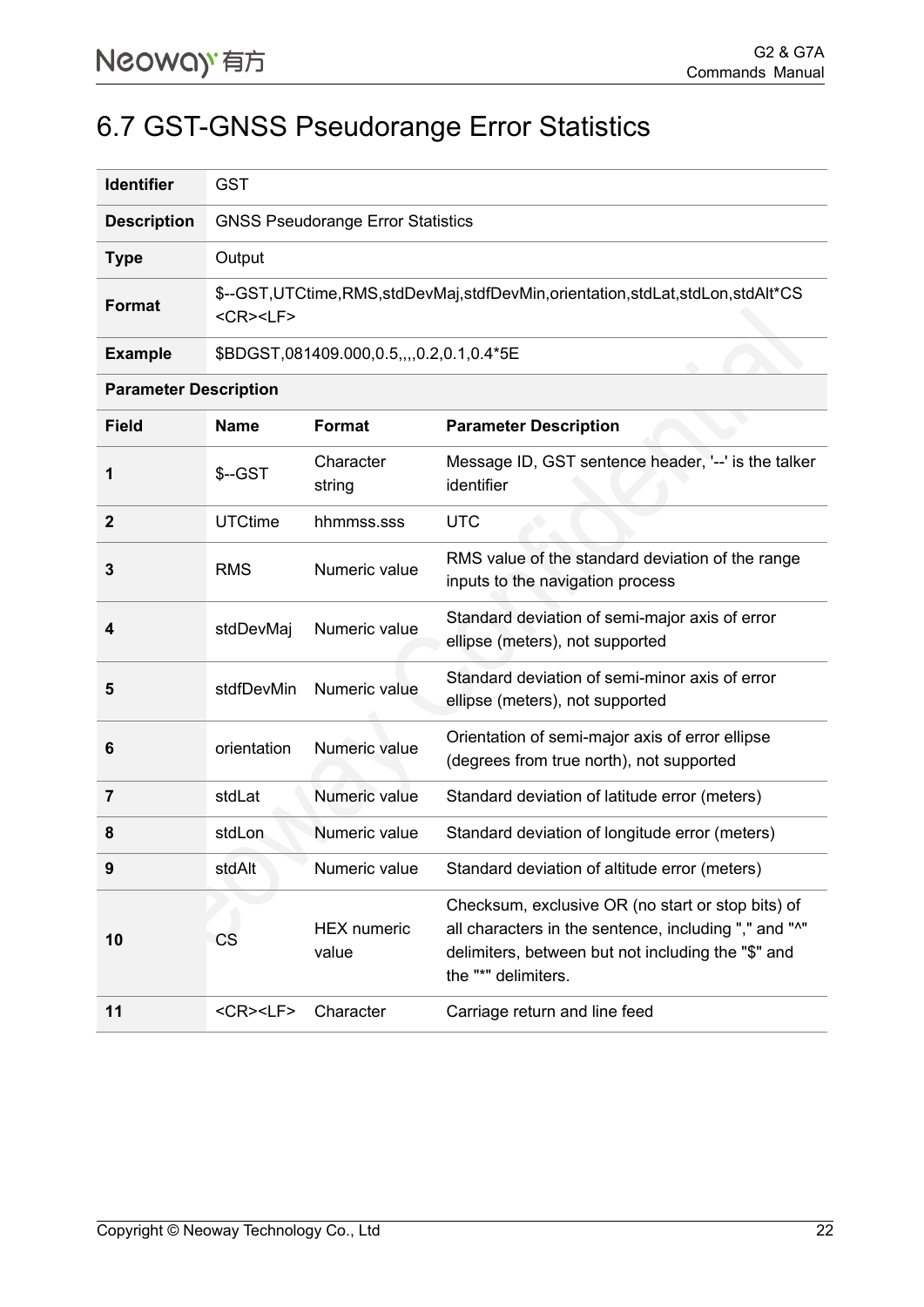#### <span id="page-26-0"></span>6.8 ZDA-Time & Date

| <b>Identifier</b>  | <b>ZDA</b>                                                           |
|--------------------|----------------------------------------------------------------------|
| <b>Description</b> | UTC, day, month, year and local time zone.                           |
| <b>Type</b>        | Output                                                               |
| Format             | \$--ZDA, UTCtime, day, month, year, ltzh, ltzn*CS <cr><lf></lf></cr> |
| <b>Example</b>     | \$GPZDA,235316.000,02,07,2011,00,00*51                               |

**Parameter Description**

| Field        | <b>Name</b>                        | Format                      | <b>Parameter Description</b>                                                                                                                                                                            |
|--------------|------------------------------------|-----------------------------|---------------------------------------------------------------------------------------------------------------------------------------------------------------------------------------------------------|
| 1            | $S-ZDA$                            | Character<br>string         | Message ID, ZDA sentence header, '--' is the talker<br>identifier                                                                                                                                       |
| $\mathbf{2}$ | <b>UTCtime</b>                     | hhmmss.sss                  | UTC of position                                                                                                                                                                                         |
| 3            | day                                | Numeric value               | Day, 01 to 31                                                                                                                                                                                           |
| 4            | month                              | Numeric value               | Month, 01 to 12                                                                                                                                                                                         |
| 5            | year                               | Numeric value               | Year, four digits                                                                                                                                                                                       |
| 6            | Itzh                               | Numeric value               | Local zone hours, not supported, 00                                                                                                                                                                     |
| 7            | ltzn                               | Numeric value               | Local zone minutes, not supported, 00                                                                                                                                                                   |
| 8            | <b>CS</b>                          | <b>HEX</b> numeric<br>value | Checksum, exclusive OR (no start or stop bits) of all<br>characters in the sentence, including "," and " <sup>^</sup> "<br>delimiters, between but not including the "\$" and the<br>***<br>delimiters. |
| 9            | $<$ CR $>$ <lf<math>&gt;</lf<math> | Character                   | Carriage return and line feed                                                                                                                                                                           |

### <span id="page-26-1"></span>6.9 ANT-Antenna Status

| <b>Identifier</b>  | <b>ANT</b>                                      |  |  |  |
|--------------------|-------------------------------------------------|--|--|--|
| <b>Description</b> | Antenna Status                                  |  |  |  |
| <b>Type</b>        | Output                                          |  |  |  |
| <b>Format</b>      | \$GPTXT, xx, yy, zz, info*hh <cr><lf></lf></cr> |  |  |  |
| <b>Example</b>     | \$GPTXT,01,01,01,ANTENNA OPEN*25                |  |  |  |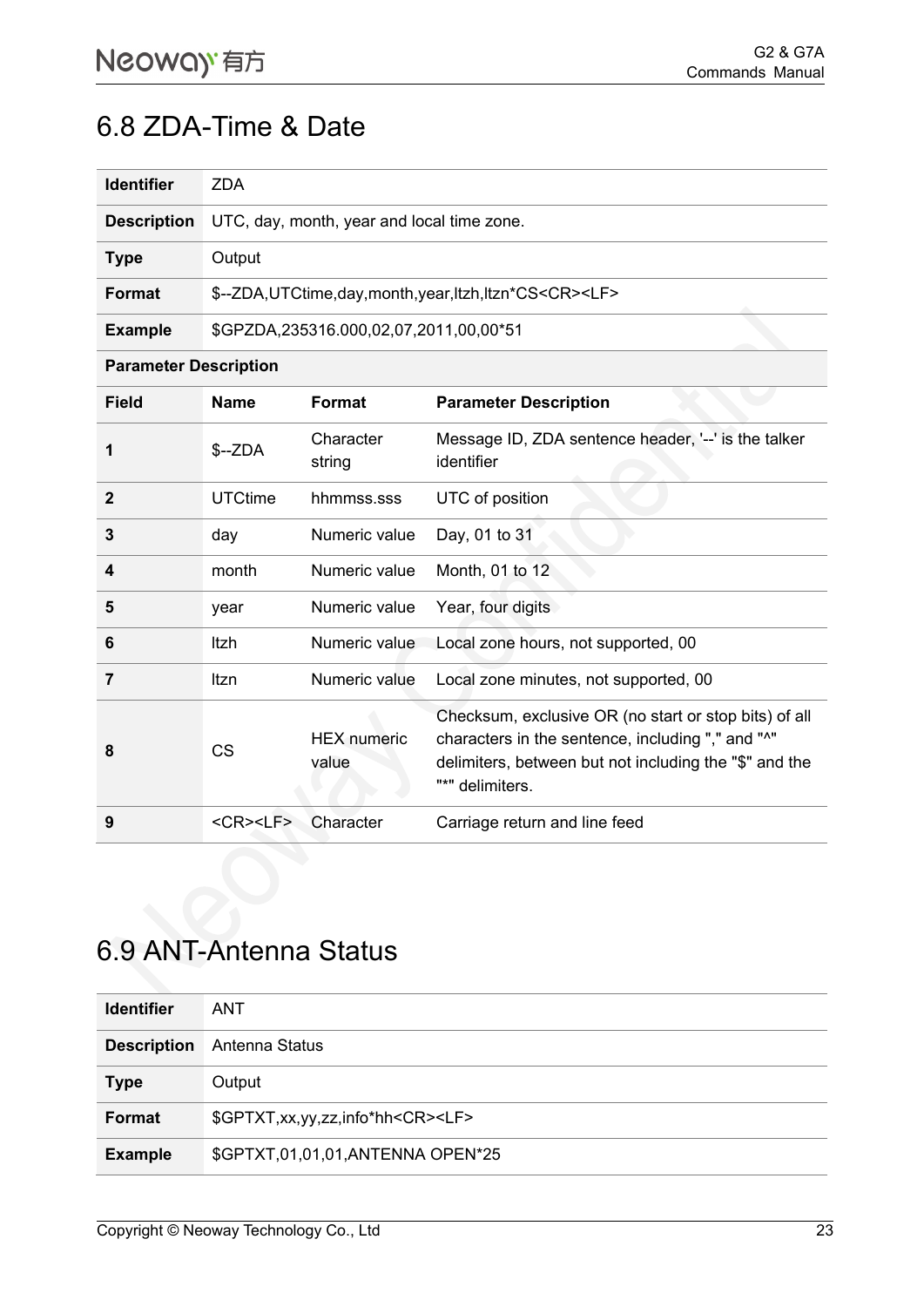**Parameter Description**

#### \$GPTXT,01,01,01,ANTENNA OK\*35

\$GPTXT,01,01,01,ANTENNA SHORT\*63

| <b>Field</b>   | <b>Name</b>                        | <b>Format</b>               | <b>Parameter Description</b>                                                         |
|----------------|------------------------------------|-----------------------------|--------------------------------------------------------------------------------------|
| 1              | \$GPTXT                            | Character string            | Message ID, TXT sentence header                                                      |
|                | Xx                                 | Numeric value               | Total number of sentences, 01 to 99                                                  |
| $\mathbf{2}$   |                                    |                             | Depending on the length of text message, multiple<br>messages of GPTXT are required. |
|                |                                    |                             | For G2 and G7A, this field is fixed to 01.                                           |
| 3              | Yy                                 | Numeric value               | Sentence number, 01 to 99                                                            |
|                |                                    |                             | For G2 and G7A, this field is fixed to 01.                                           |
| 4              | Zz                                 | Numeric value               | Text identifier                                                                      |
|                |                                    |                             | For G2 and G7A, this field is fixed to 01.                                           |
|                | info                               |                             | Text message                                                                         |
| 5              |                                    |                             | <b>ANTENNA OPEN</b>                                                                  |
|                |                                    |                             | <b>ANTENNA OK</b>                                                                    |
|                |                                    |                             | <b>ANTENNA SHORT</b>                                                                 |
|                | <b>CS</b>                          | <b>HEX</b> numeric<br>value | Checksum, exclusive OR (no start or stop bits) of                                    |
| 6              |                                    |                             | all characters in the sentence, including "," and "^"                                |
|                |                                    |                             | delimiters, between but not including the "\$" and<br>the "*" delimiters.            |
| $\overline{7}$ | $<$ CR $>$ <lf<math>&gt;</lf<math> | Character                   | Carriage return and line feed                                                        |

## <span id="page-27-0"></span>6.10 DHV-Design Hourly Volume

| <b>Identifier</b>            | <b>DHV</b>                                                         |  |
|------------------------------|--------------------------------------------------------------------|--|
| <b>Description</b>           | Details of GNSS receiver speeds                                    |  |
| <b>Type</b>                  | Output                                                             |  |
| <b>Format</b>                | \$--DHV,UTCtime,speed3D,spdX,spdY,spdZ,gdspd*CS <cr><lf></lf></cr> |  |
| <b>Example</b>               | \$GNDHV,021150.000,0.03,0.006,-0.042,-0.026,0.06*65                |  |
| <b>Parameter Description</b> |                                                                    |  |